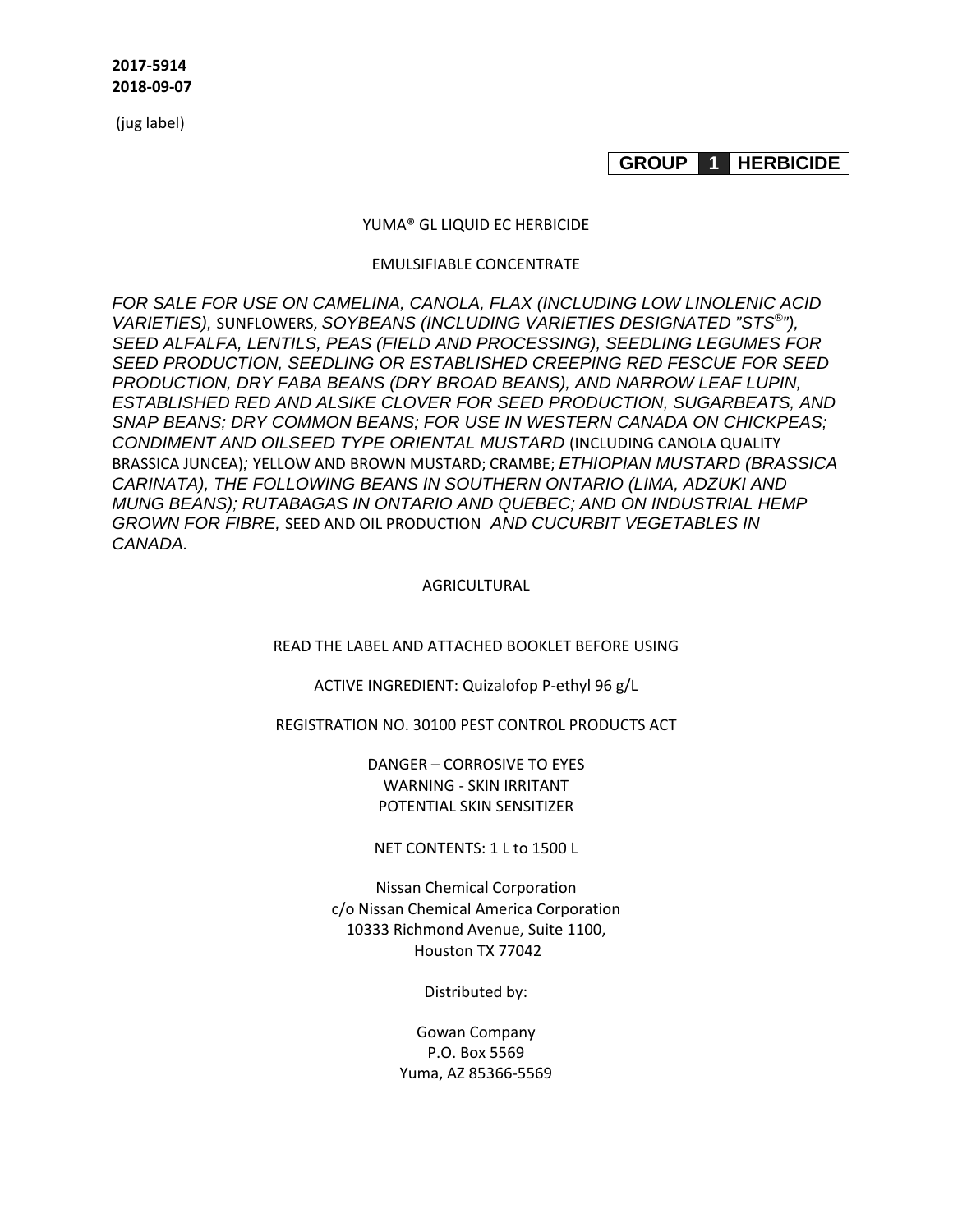Product Information : 1‐800‐883‐1844

For Medical Emergencies : 1‐888‐478‐0798 (24 hours)

For Spills, Leaks or Fire : 1‐800‐424‐9300 (24 hours)

## **PRECAUTIONS:**

- **KEEP OUT OF REACH OF CHILDREN**
- DANGER CORROSIVE TO EYES
- WARNING SKIN IRRITANT
- POTENTIAL SKIN SENSITIZER
- May be harmful if swallowed, inhaled or absorbed through skin. Causes eye irritation.
- Do not get in eyes or on clothing. Avoid contact with skin. Avoid breathing vapours or spray mist. Use adequate ventilation.
- When using, do not eat, drink or smoke. Wash skin thoroughly with soap and water after handling.
- Apply only when the potential for drift to areas of human habitation or areas of human activity such as houses, cottages, school and recreational areas is minimal. Take into consideration wind speed, wind direction, temperature inversions, application equipment and sprayer settings.
- Do not enter or allow worker entry into treated areas during the restricted entry interval (REI) of 4 days following application for scouting activities in camelina. For all other crops, do not enter or allow worker entry into treated area during the REI of 12 hours.

## **PERSONAL PROTECTIVE EQUIPMENT**

- Wear goggles or face shield, chemical resistant gloves and coveralls over long-sleeved shirt and long pants during mixing, loading, clean up and repair.
- For worker protection during application, wear a hat and coveralls over long-sleeved shirt and long pants.
- Remove contaminated clothing immediately after use. Store and wash contaminated clothing separately from household laundry before reuse.

If this pest control product is to be used on a commodity that may be exported to the U.S. and you require information on acceptable residue levels in the U.S., visit CropLife Canada's web site at www.croplife.ca

## **ENVIRONMENTAL PRECAUTIONS:**

This product contains a petroleum distillate, which is moderately to highly toxic to aquatic organisms. Avoid contamination of aquatic systems during application. Do not contaminate these systems through direct application, disposal of waste or cleaning of equipment.

TOXIC to non‐target terrestrial plants. Observe buffer zones specified under DIRECTIONS FOR USE. TOXIC to aquatic organisms.

#### **FIRST AID:**

IF SWALLOWED: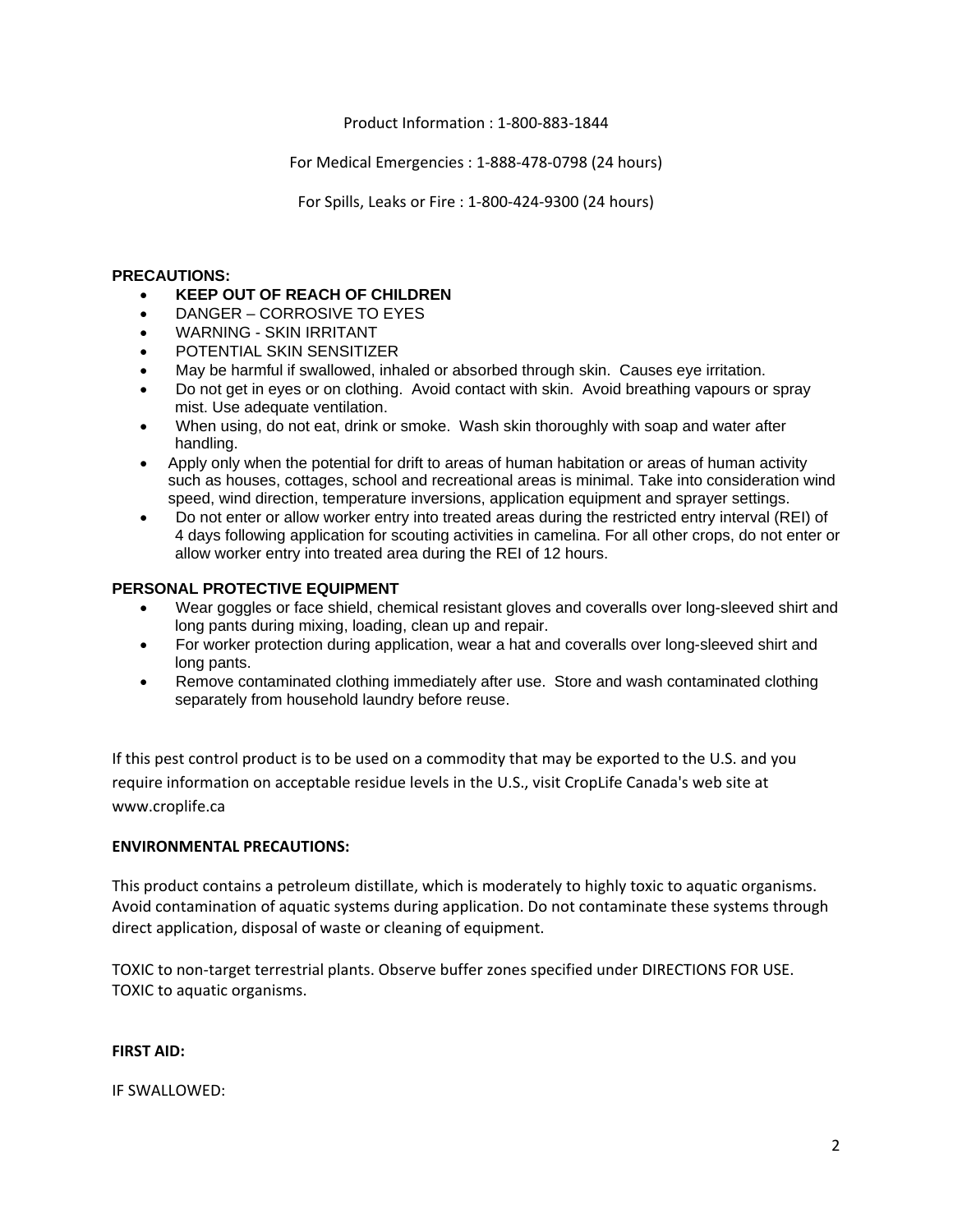Call a poison control centre or doctor immediately for treatment advice. Do not induce vomiting unless told to do so by a poison control centre or doctor. Do not give any liquid to the person. Do not give anything by mouth to an unconscious person.

IF ON SKIN OR CLOTHING:

Take off contaminated clothing. Rinse skin immediately with plenty of water for 15–20 minutes. Call a poison control centre or doctor for treatment advice.

IF INHALED:

Move person to fresh air. If person is not breathing, call 911 or an ambulance, then give artificial respiration, preferably by mouth‐to‐mouth, if possible. Call a poison control centre or doctor for further treatment advice.

IF IN EYES:

Hold eye open and rinse slowly and gently with water for 15–20 minutes. Remove contact lenses, if present, after the first 5 minutes, then continue rinsing eye. Call a poison control centre or doctor for treatment advice.

Take container, label or the product name and Pest Control Product Registration number with you when seeking medical attention.

For medical emergencies call 1‐888‐478‐0798 (24 hours).

## **TOXICOLOGICAL INFORMATION**: THIS PRODUCT CONTAINS PETROLEUM DISTILLATES.

Vomiting may cause aspiration pneumonia. Treat symptomatically.

## **STORAGE**:

Store product in original container only, away from fertilizer, seed, food or feed. Not for use or storage in or around the home. Keep container closed. DO NOT FREEZE.

## **DISPOSAL:**

Do not reuse this container for any purpose. This is a recyclable container, and is to be disposed of at a container collection site. Contact your local distributor/dealer or municipality for the location of the nearest collection site. Before taking the container to the collection site:

1. Triple‐ or pressure‐rinse the empty container. Add the rinsings to the spray mixture in the tank.

2. Make the empty, rinsed container unsuitable for further use.

If there is no container collection site in your area, dispose of the container in accordance with provincial requirements.

For information on disposal of unused, unwanted product, contact the manufacturer or the provincial regulatory agency. Contact the manufacturer and the provincial regulatory agency in case of a spill, and for clean‐up of spills.

## **NOTICE TO USER:**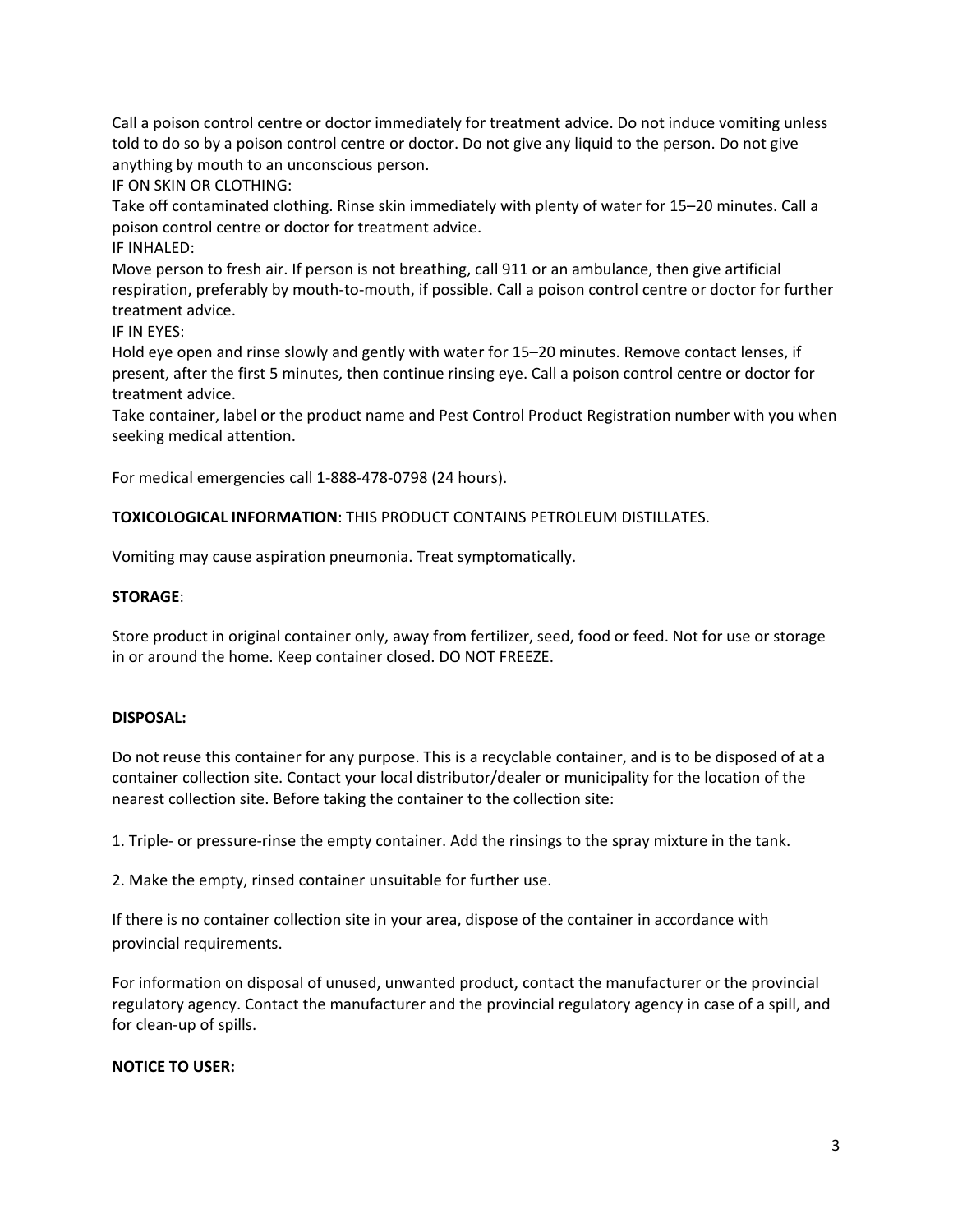This pest control product is to be used only in accordance with the directions on the label. It is an offence under *the Pest Control Products Act* to use this product in a way that is inconsistent with the directions on the label.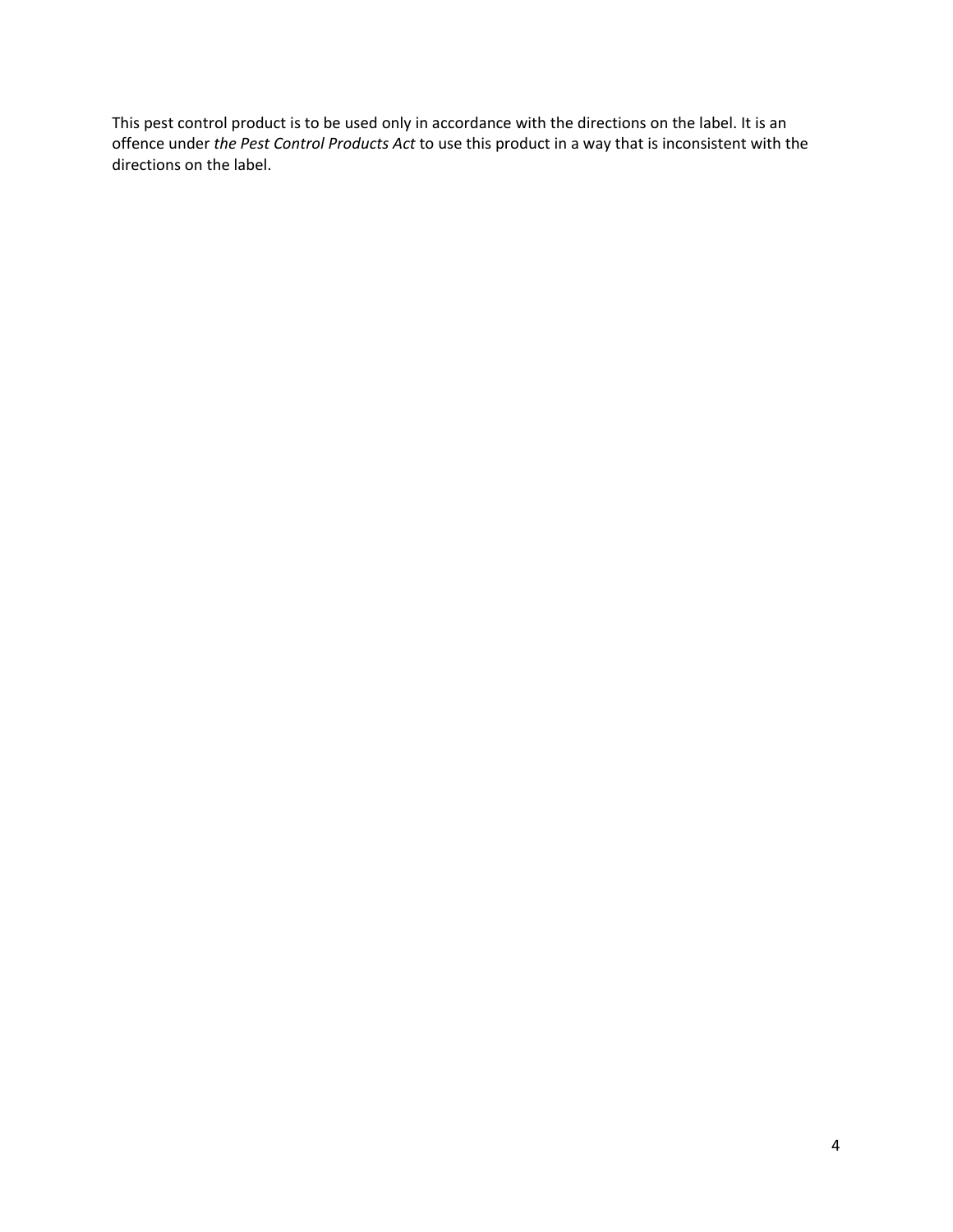**GROUP 1 HERBICIDE** 

# **YUMA® GL LIQUID EC HERBICIDE**

EMULSIFIABLE CONCENTRATE

*FOR SALE FOR USE ON CAMELINA, CANOLA, FLAX (INCLUDING LOW LINOLENIC ACID VARIETIES),* SUNFLOWERS *, SOYBEANS (INCLUDING VARIETIES DESIGNATED "STS®"), SEED ALFALFA, LENTILS, PEAS (FIELD AND PROCESSING), SEEDLING LEGUMES FOR SEED PRODUCTION, SEEDLING OR ESTABLISHED CREEPING RED FESCUE FOR SEED PRODUCTION, DRY FABA BEANS (DRY BROAD BEANS), AND NARROW LEAF LUPIN, ESTABLISHED RED AND ALSIKE CLOVER FOR SEED PRODUCTION, SUGARBEATS, AND SNAP BEANS; DRY COMMON BEANS; FOR USE IN WESTERN CANADA ON CHICKPEAS; CONDIMENT AND OILSEED TYPE ORIENTAL MUSTARD* (INCLUDING CANOLA QUALITY BRASSICA JUNCEA); YELLOW AND BROWN MUSTARD; CRAMBE*; ETHIOPIAN MUSTARD (BRASSICA CARINATA), THE FOLLOWING BEANS IN SOUTHERN ONTARIO (LIMA, ADZUKI AND MUNG BEANS); RUTABAGAS IN ONTARIO AND QUEBEC; AND ON INDUSTRIAL HEMP GROWN FOR FIBRE*, SEED AND OIL PRODUCTION *AND CUCURBIT VEGETABLES IN CANADA.* 

AGRICULTURAL

ACTIVE INGREDIENT: Quizalofop-P-ethyl ……………………………… 96 g/L

REGISTRATION NO. 30100 PEST CONTROL PRODUCTS ACT

READ THE LABEL AND THIS BOOKLET BEFORE USING KEEP OUT OF REACH OF CHILDREN

> DANGER – CORROSIVE TO EYES WARNING – SKIN IRRITANT POTENTIAL SKIN SENSITIZER

NET CONTENTS: 1 TO 1500 L

Nissan Chemical Corporation c/o Nissan Chemical America Corporation 10333 Richmond Avenue, Suite 1100, Houston TX 77042

> Distributed by: Gowan Company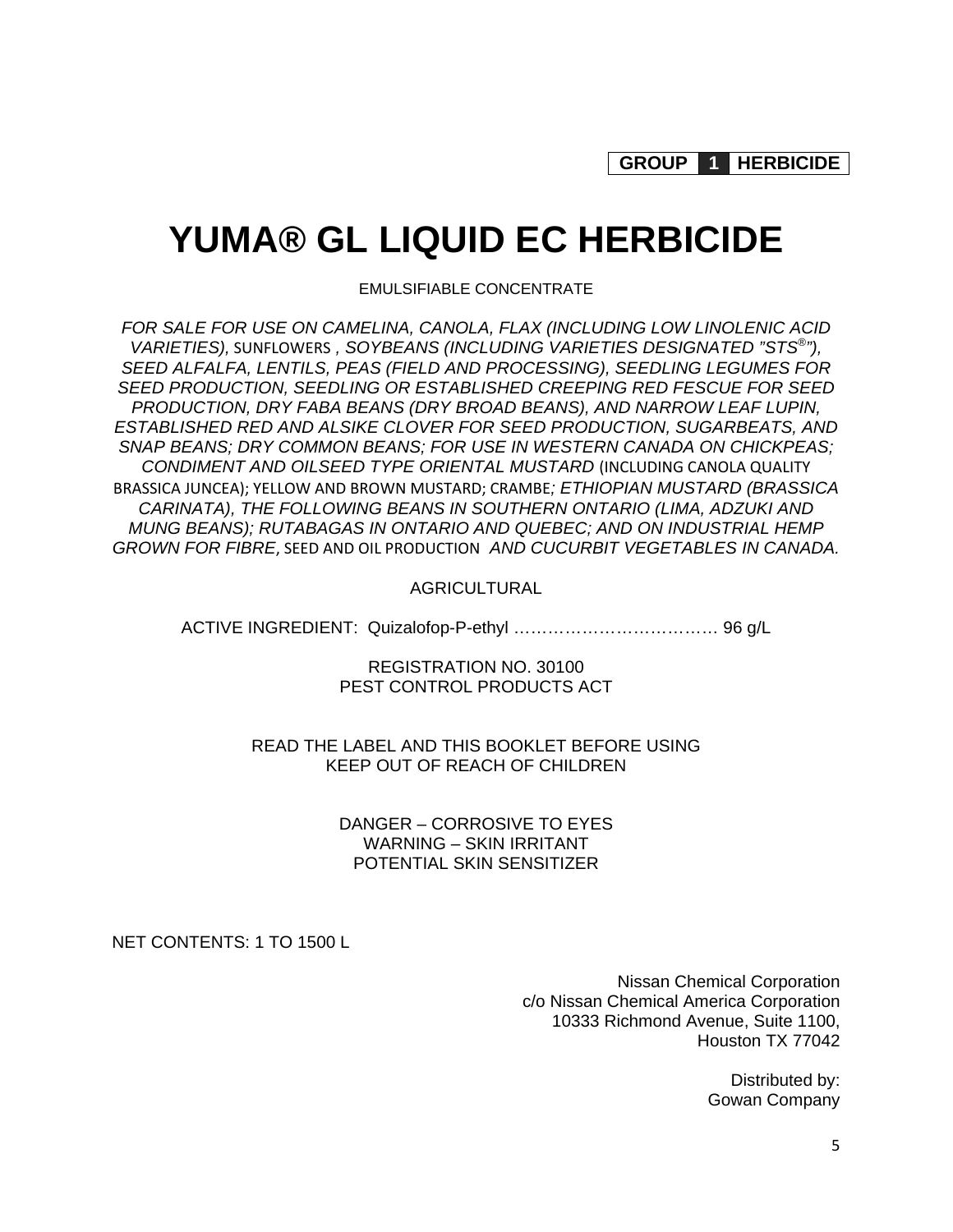P.O. Box 5569 Yuma, AZ 85366-5569

Product Information: 1-800-883-1844

For Medical Emergencies: 1-888-478-0798 (24 hours) For Spills, Leaks or Fire: 1-800-424-9300 (24 hours)

## **SAFETY INFORMATION**

#### **PRECAUTIONS:**

- **KEEP OUT OF REACH OF CHILDREN**
- DANGER CORROSIVE TO EYES
- WARNING SKIN IRRITANT
- POTENTIAL SKIN SENSITIZER
- May be harmful if swallowed, inhaled or absorbed through skin. Causes eye irritation.
- Do not get in eyes or on clothing. Avoid contact with skin. Avoid breathing vapours or spray mist. Use adequate ventilation.
- When using, do not eat, drink or smoke. Wash skin thoroughly with soap and water after handling.

#### **PERSONAL PROTECTIVE EQUIPMENT**

- Wear goggles or face shield, chemical resistant gloves and coveralls over long-sleeved shirt and long pants during mixing, loading, clean up and repair.
- For worker protection during application, wear a hat and coveralls over long-sleeved shirt and long pants.
- Remove contaminated clothing immediately after use. Store and wash contaminated clothing separately from household laundry before reuse.

## **FIRST AID:**

#### IF SWALLOWED:

Call a poison control centre or doctor immediately for treatment advice. Do not induce vomiting unless told to do so by a poison control centre or doctor. Do not give **any** liquid to the person. Do not give anything by mouth to an unconscious person.

#### IF ON SKIN OR CLOTHING:

Take off contaminated clothing. Rinse skin immediately with plenty of water for 15–20 minutes. Call a poison control centre or doctor for treatment advice.

#### IF INHALED:

Move person to fresh air. If person is not breathing, call 911 or an ambulance, then give artificial respiration, preferably by mouth-to-mouth, if possible. Call a poison control centre or doctor for further treatment advice.

#### IF IN EYES:

Hold eye open and rinse slowly and gently with water for 15–20 minutes. Remove contact lenses, if present, after the first 5 minutes, then continue rinsing eye. Call a poison control centre or doctor for treatment advice.

Take container, label or the product name and Pest Control Product Registration number with you when seeking medical attention.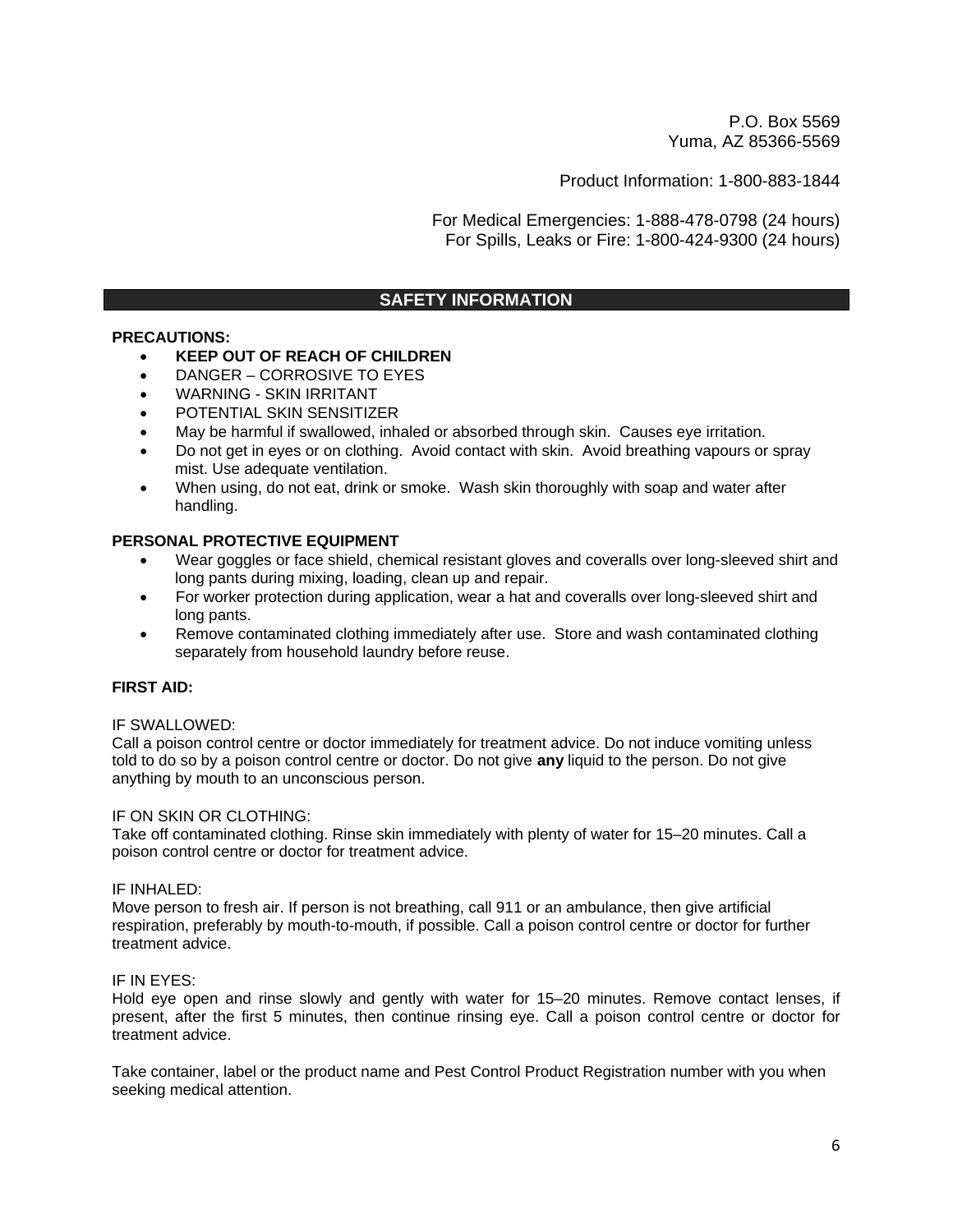## **For medical emergencies call 1-888-478-0798 (24 hours)**

**TOXICOLOGICAL INFORMATION:** THIS PRODUCT CONTAINS PETROLEUM DISTILLATES. Vomiting may cause aspiration pneumonia. Treat symptomatically.

# **USE PRECAUTIONS**

### **IMPORTANT**

Injury to or loss of desirable trees or vegetation may result from failure to observe the following:

- Do not apply, drain or flush equipment on or near desirable trees or plants, or on areas where their roots may extend, or in locations where the chemical may be washed or moved into contact with their roots.
- Do not use on lawns, walks, driveways, tennis courts, or similar areas.
- Prevent drift of spray to desirable plants.
- Apply only when the potential for drift to areas of human habitation or areas of human activity such as houses, cottages, school and recreational areas is minimal. Take into consideration wind speed, wind direction, temperature inversions, application equipment and sprayer settings.
- Do not contaminate any body of water including irrigation water that may be used on other crops.

TOXIC to non-target terrestrial plants. Observe buffer zones specified under DIRECTIONS FOR USE. TOXIC to aquatic organisms.

Use caution when handling YUMA GL Liquid EC Herbicide as accidental spills or splashes may harm the finish on painted equipment.

#### **ENVIRONMENTAL PRECAUTIONS:**

This product contains a petroleum distillate, which is moderately to highly toxic to aquatic organisms. Avoid contamination of aquatic systems during application. Do not contaminate these systems through direct application, disposal of waste or cleaning of equipment. This product is toxic to fish. Overspray or drift to fish-bearing water must be avoided. Overspray or drift onto important wildlife habitats such a shelterbelts, wetlands, sloughs or dry slough borders and woodlots should be avoided.

#### **USER PRECAUTIONS:**

- Do not apply to soybeans within 80 days of harvest.
- Do not apply to canola within 64 days of harvest.
- Do not apply to flax within 82 days of harvest.
- Do not apply to sunflowers within 60 days of harvest.
- Do not apply to lentils or peas (field and processing) within 65 days of harvest.
- DO not apply to industrial hemp grown for fibre, seed and oil within 73 days of harvest.
- Do not enter or allow worker entry into treated areas during the restricted entry interval (REI) of 4 days following application for scouting activities in camelina. For all other crops, do not enter or allow worker entry into treated area during the REI of 12 hours.
- Do not apply YUMA GL Liquid EC Herbicide to plants stressed by severe conditions such as drought, low fertility, or cool weather as control of weeds may be reduced.
- Do not apply YUMA GL Liquid EC Herbicide to crops stressed by severe conditions such as drought, low fertility, saline soils, water logged soils (soils at or near field capacity), disease or insect damage as crop injury may result.
- Drought, disease or insect damage following application may also result in crop injury.
- Rainfall within 1 hour of application may reduce effectiveness of the spray.
- Avoid drift to other crops and non-target areas. Grass crops such as corn and wheat etc. are highly sensitive to YUMA GL Liquid EC Herbicide.
- Do not contaminate irrigation water.
- **DO NOT FREEZE**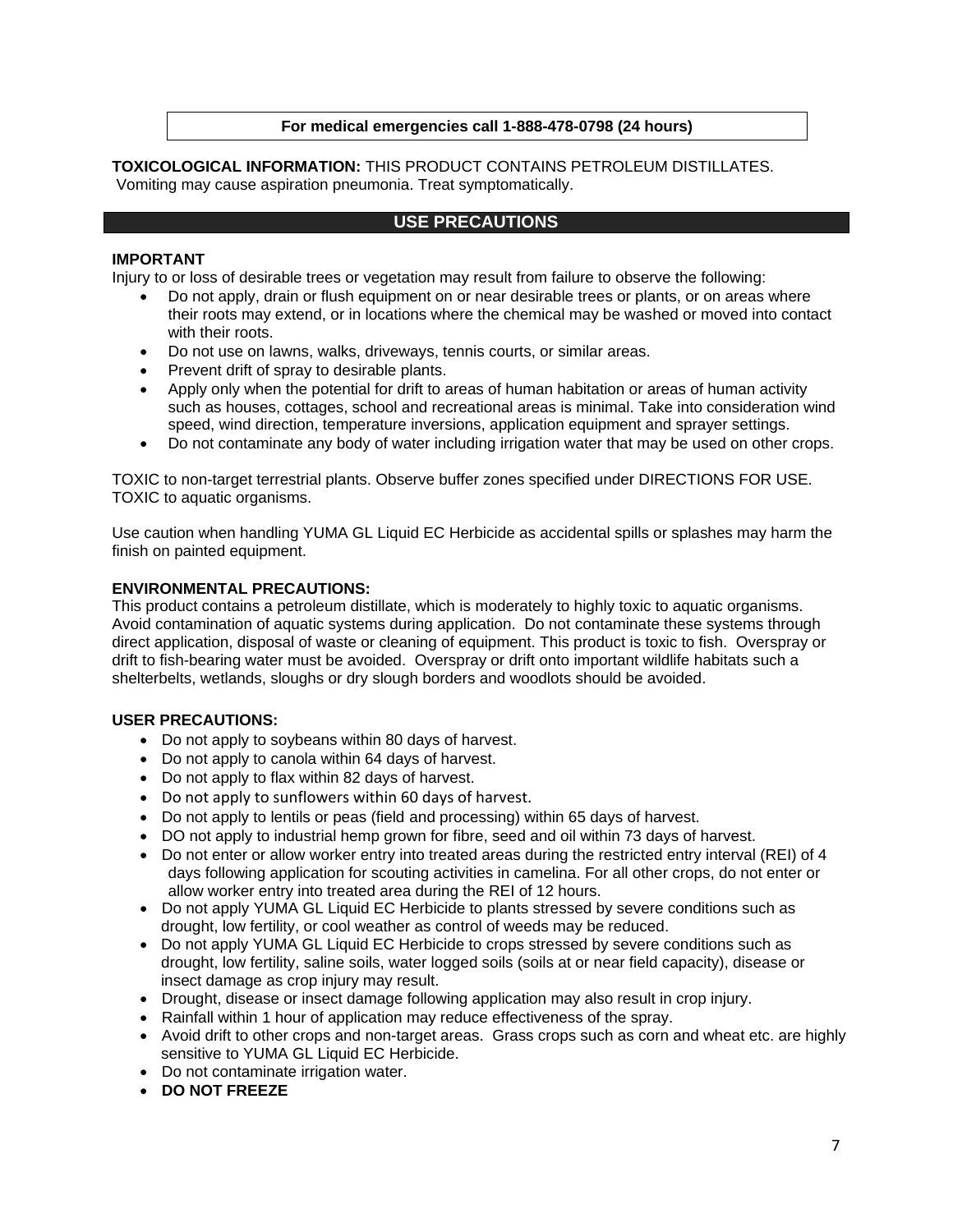## **Consult the tank mix partner labels and follow the most restrictive instructions that appear on all product labels.**

## CAUTION:

Do not graze the treated crops or cut for hay; sufficient data are not available to support such use.

If this pest control product is to be used on a commodity that may be exported to the U.S. and you require information on acceptable residue levels in the U.S., visit CropLife Canada's web site at: www.croplife.ca.

## **GENERAL INFORMATION**

YUMA GL Liquid EC Herbicide is a selective, post-emergence herbicide for the control of annual and perennial grasses in the following crops:

- Camelina
- Canola
- Flax, (including low linolenic acid varieties)
- Sunflowers
- Soybeans (including varieties designated "STS<sup>®</sup>")
- Seed Alfalfa
- Lentils
- Peas (field and processing)
- Seedling legumes for seed production
- Seedling or established creeping red fescue for seed production
- Dry faba beans (dry broad beans)
- Narrowleaf lupin
- Established red and alsike clove for seed production
- Sugarbeets
- Snap Beans
- Dry Common Beans
- Chickpeas (western Canada only)
- Condiment and oilseed type Oriental Mustard (including Brassica Juncea), Yellow and brown mustard and Crambe
- Ethiopian mustard (brassica carinata)
- Lima, adzuki and Mung Beans (southern Ontario only)
- Rutabagas (Ontario and Quebec only)
- Industrial Hemp grown for fibre, seed and oil production
- Cucurbit vegetables

Recommended rates and timing for YUMA GL Liquid EC Herbicide application will provide control of the emerged grasses present. YUMA GL Liquid EC Herbicide does not control sedges or broadleaf weeds.

Grass crops, including wheat, barley, rye, oats, and corn are highly sensitive to YUMA GL Liquid EC Herbicide.

When not in use, keep container closed to prevent evaporation or loss through spillage.

Under certain environmental conditions, minor leaf spotting may occur on soybeans. New growth is unaffected and there is no adverse effect on crop yield.

## **MODE OF ACTION**

YUMA GL Liquid EC Herbicide is a systemic herbicide which is rapidly absorbed and readily translocated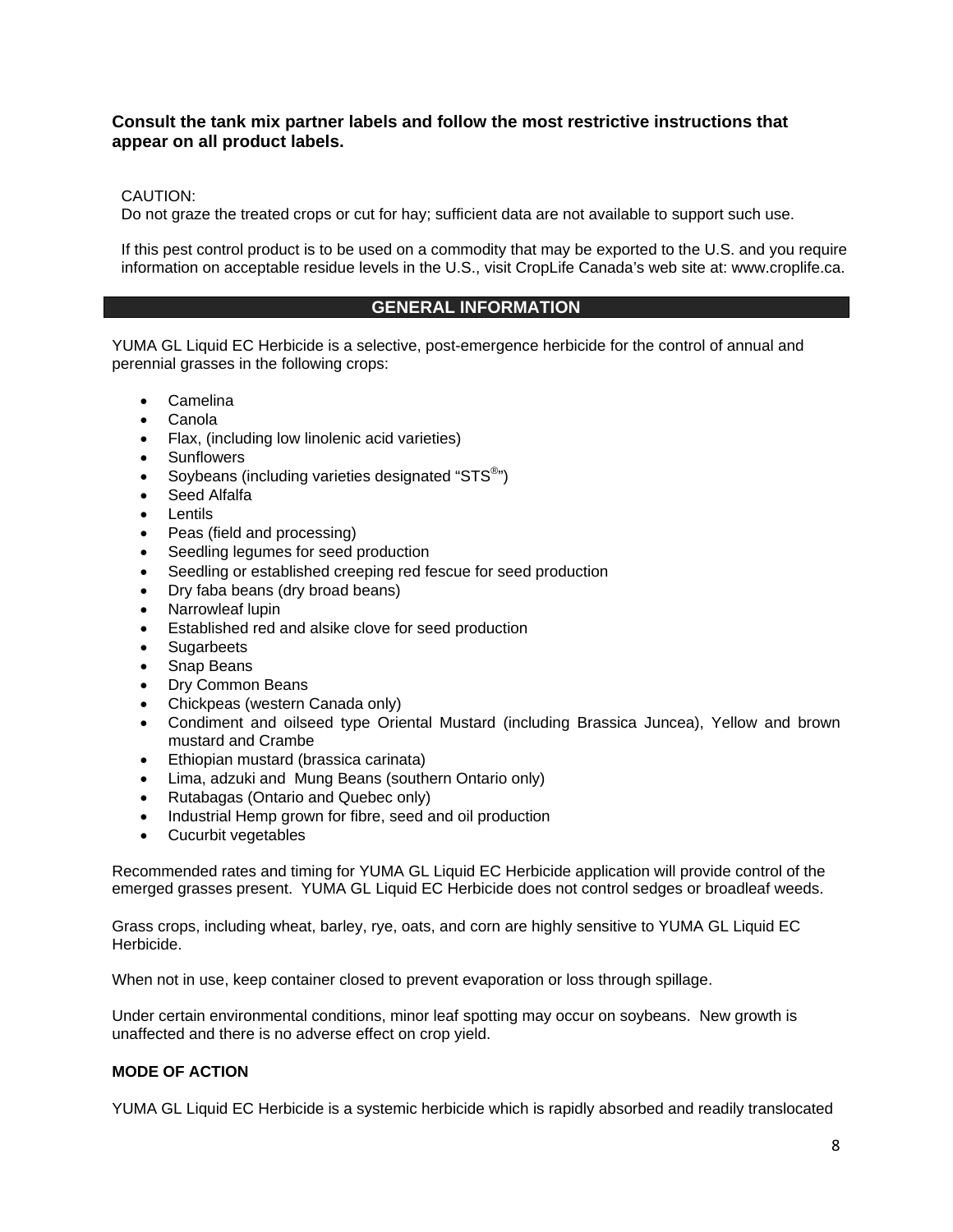from the treated foliage to the root systems and growing points of the plant.

Treated plants show a reduction in growth and a loss of competitiveness. An early yellowing or browning of the younger plant tissues is followed by a progressive collapse of the remaining foliage. These symptoms will generally be observed in one to three weeks depending on the grass species treated and the environmental conditions.

## **SPRAY PREPARATION**

**GROUND APPLICATION**: (For YUMA GL Liquid EC Herbicide used alone or in tank mixes)

Use a properly calibrated sprayer that will provide thorough coverage of the weeds with the spray. Apply a minimum of 100 L/ha total spray volume. Use flat fan nozzles. DO NOT USE FLOOD JET NOZZLES.

Use 50 mesh screens or larger. A spray pressure of 210-275 kPa is recommended. Under heavy weed pressure, use increased volumes up to 400 L/ha total spray volume.

Avoid overlapping. Shut off spray booms while starting, turning, slowing or stopping to prevent over application.

Use spray preparation of YUMA GL Liquid EC Herbicide within 24 hours or product degradation may occur. If spray preparation is left without agitation, thoroughly agitate before using.

Do not apply when environmental conditions such as wind speed, temperature, relative humidity, etc. are favourable for drift to occur.

Do not apply to terrain where there is a potential for surface run-off to enter aquatic systems. NOTE: Extreme care must be taken to prevent drift to desirable plants or non-target agricultural land.

## **AERIAL APPLICATION**: (Only for YUMA GL Liquid EC Herbicide used alone)

Apply only by fixed-wing or rotary aircraft equipment, which has been functionally and operationally calibrated for the atmospheric conditions of the area and the application rates and conditions of this label. Label rates, conditions and precautions are product specific. Read and understand the entire label before opening this product. Apply only at the rate recommended for aerial application on this label. Where no rate for aerial application appears for the specific use, this product cannot be applied by any type of aerial equipment. Ensure uniform application. To avoid streaked, uneven or overlapped application, use appropriate marking devices.

#### **Use Precautions:**

Apply only when meteorological conditions at the treatment site allow for complete and even crop coverage. Apply only under conditions of good practice specific to aerial application as outlined in the National Aerial Pesticide Application Manual, developed by the Federal/Provincial/Territorial Committee on Pest Management and Pesticides. Do not apply to any body of water. Avoid drifting of spray onto any body of water or other non-target areas. Specified buffer zones should be observed. Coarse sprays are less likely to drift, therefore, avoid combinations of pressure and nozzle type that will result in fine particles (mist). Do not apply during periods of dead calm or when wind velocity and direction pose a risk of spray drift. Do not spray when the wind is blowing towards a nearby sensitive crop, garden, terrestrial habitat (such as shelter-belt) or aquatic habitat.

#### **Operator Precautions:**

Do not allow the pilot to mix chemicals to be loaded onto the aircraft. Loading of premixed chemicals with a closed system is permitted. It is desirable that the pilot have communication capabilities at each treatment site at the time of application. The field crew and the mixer/loaders must wear chemical resistant gloves, coveralls and goggles or face shield during mixing/loading, cleanup and repair. Follow the more stringent label precautions in cases where the operator precautions exceed the generic label recommendations on the existing ground boom label. All personnel on the job site must wash hands and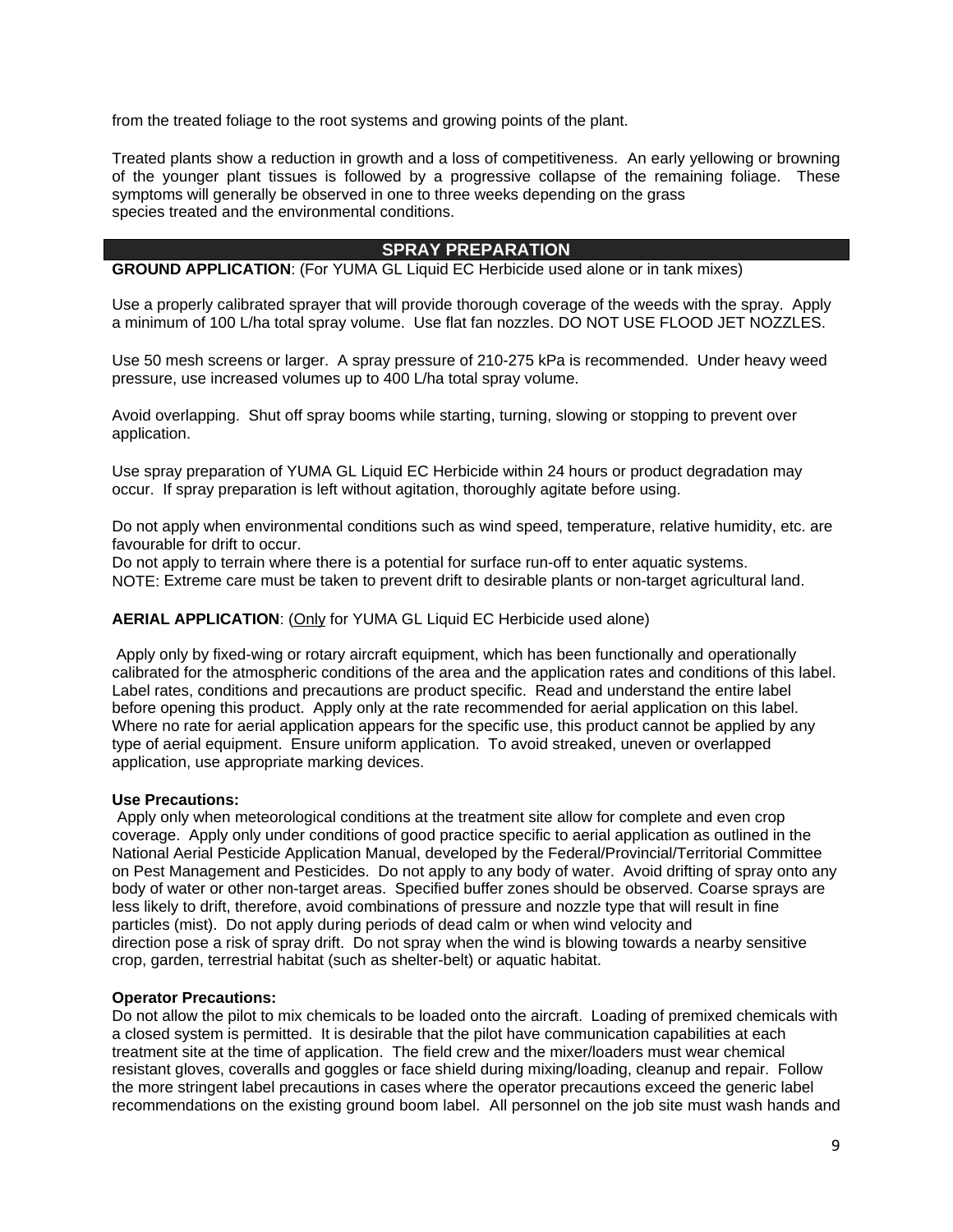face thoroughly before eating and drinking. Protective clothing, aircraft cockpit and vehicle cabs must be decontaminated regularly. Do not use human flaggers.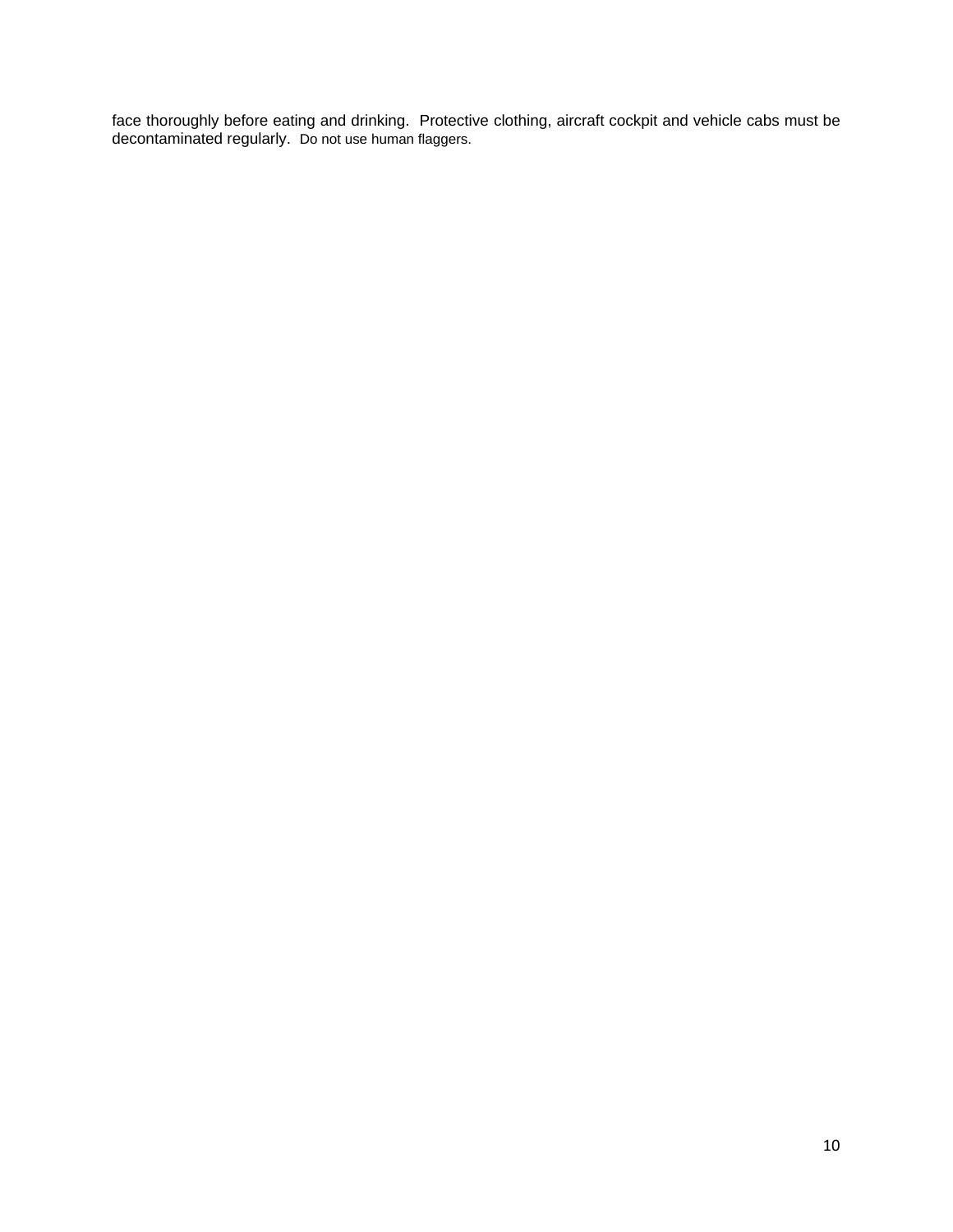## **Product Specific Precautions**:

Read and understand the entire label before opening this product. If you have questions, call the manufacturer at 1-800-883-1844 or obtain technical advice from the distributor or your provincial agricultural representative.

Application of this specific product must meet and/or conform to the following:

- Apply a minimum of 25 L of spray volume per hectare.
- Apply a maximum of 50 L of spray volume per hectare.

## **MIXING INSTRUCTIONS:**

1. Make sure that spray tank is thoroughly cleaned before mixing.

2. Fill tank half full with water. KEEP AGITATOR RUNNING.

3. If tank mixing YUMA GL Liquid EC Herbicide with another pesticide and/or adjuvant, use the following sequence:

- a) Water conditioning agents
- b) Wettable Powders (WP)
- c) Dry Granules (WDG)
- d) Suspension Concentrates (SC) or Flowables
- e) Emulsifiable concentrates (EC) or oil based products (YUMA GL Liquid EC Herbicide)
- f) Surfactants (NIS, COC, MSO)

Ensure that the herbicide is completely mixed before proceeding to the next step.

4. Add the rest of the required water to the tank. Mix well before applying to the crop.

On repeat tank loads, ensure that the amount of spray solution left in the tank from the previous load is less than 10% of volume about to be mixed.

Do not mix, load or clean spray equipment where there is a potential to contaminate wells or aquatic systems.

## **RESISTANCE MANAGEMENT RECOMMENDATIONS**

For resistance management, YUMA GL Liquid EC Herbicide is a Group 1 herbicide. Any weed population may contain or develop plants naturally resistant to YUMA GL Liquid EC Herbicide and other Group 1 herbicides. The resistance biotypes may dominate the weed population if these herbicides are used repeatedly in the same field. Other resistance mechanisms that are not linked to site of action, but specific for individual chemicals, such as enhanced metabolism, may also exist. Appropriate resistancemanagement strategies should be followed.

To delay herbicide resistance:

- Where possible, rotate the use of YUMA GL Liquid EC Herbicide or other Group 1 herbicides within a growing season (sequence) or among growing seasons with different herbicide groups that control the same weeds in a field.
- Use tank mixtures with herbicides from a different group when such use is permitted. To delay resistance, the less resistance-prone partner should control the target weed(s) as effectively as the more resistance-prone partner.
- Herbicide use should be based on an integrated weed management program that includes scouting, historical information related to herbicide use and crop rotation, and considers tillage (or other mechanical control methods), cultural (for example, higher crop seeding rates; precision fertilizer application method and timing to favour the crop and not the weeds), biological (weed-competitive crops or varieties) and other management practices.
- Monitor weed populations after herbicide application for signs of resistance development (for example, only one weed species on the herbicide label not controlled). If resistance is suspected, prevent weed seed production in the affected area if possible by an alternative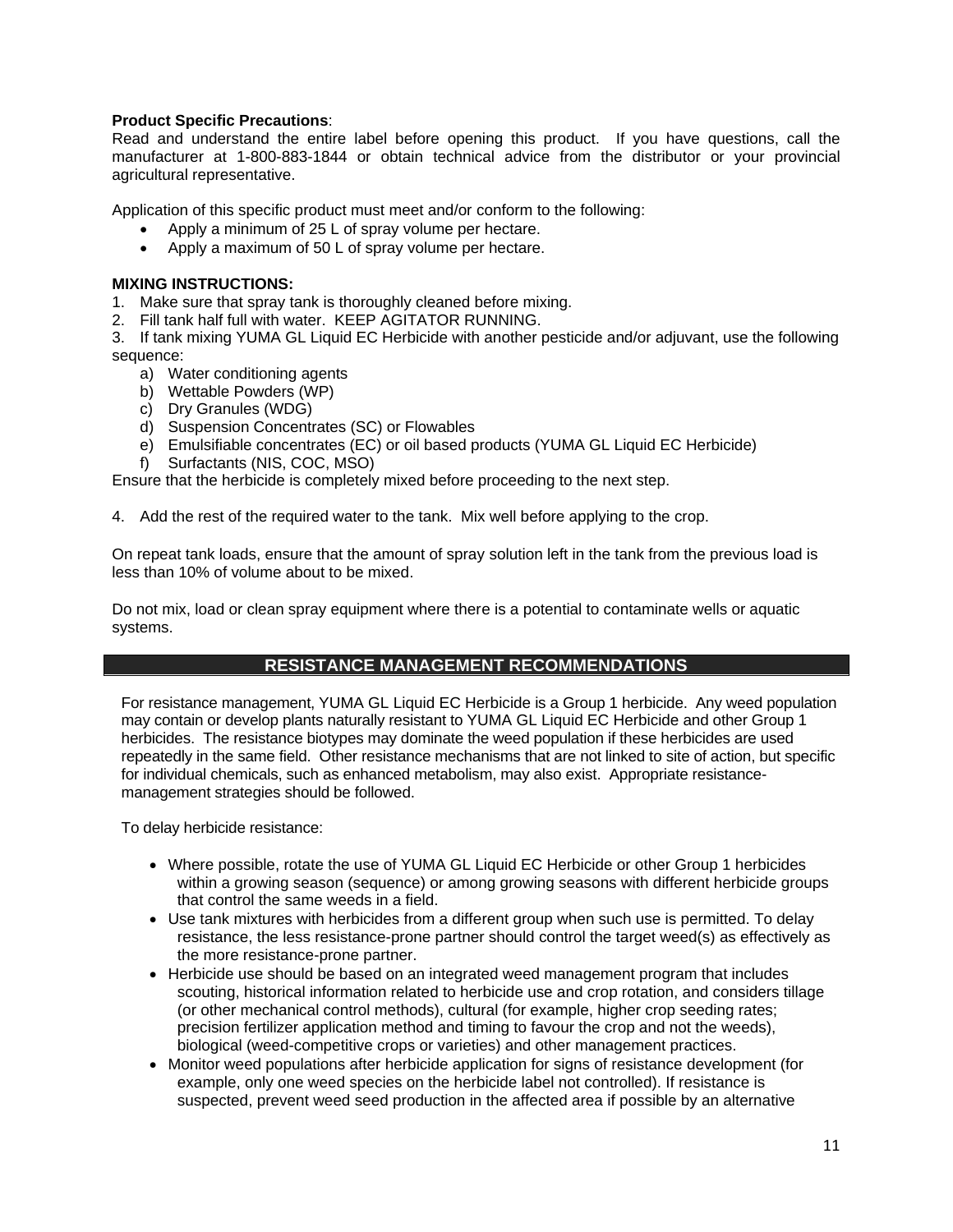herbicide from a different group. Prevent movement of resistant weed seeds to other fields by cleaning harvesting and tillage equipment when moving between fields, and planting clean seed.

- Have suspected resistant weed seeds tested by a qualified laboratory to confirm resistance and identify alternative herbicide options.
- Contact your local extension specialist or certified crop advisors for any additional pesticide resistance-management and/or integrated weed-management recommendations for specific crops and weed biotypes.
- For further information or to report suspected resistance, contact your local Nissan representative or 1-800-883-1844 for further information

# **DIRECTIONS FOR USE**

Field sprayer application: **DO NOT** apply during periods of dead calm. Avoid application of this product when winds are gusty. **DO NOT** apply with spray droplets smaller than the American Society of Agricultural Engineers (ASAE) medium classification. Boom height must be 60 cm or less above the crop or ground.

Aerial application: **DO NOT** apply during periods of dead calm. Avoid application of this product when winds are gusty. **DO NOT** apply when the wind speed is greater than 16 km/h at flying height at the site of application. **DO NOT** apply with spray droplets smaller than the American Society of Agricultural Engineers (ASAE) medium classification. To reduce drift caused by turbulent wingtip vortices, the nozzle distribution along the spray boom length **MUST NOT** exceed 65% of the wing-or rotor- span.

#### **Buffer Zones:**

Use of the following spray methods or equipment DO NOT require a buffer zone: hand-held or backpack sprayer and spot treatment.

The buffer zones specified in the table below are required between the point of direct application and the closest downwind edge of sensitive terrestrial habitats (such as grasslands, forested areas, shelter belts, woodlots, hedgerows, riparian areas and shrublands), sensitive freshwater habitats (such as lakes, rivers, sloughs, ponds, prairie potholes, creeks, marshes, streams, reservoirs and wetlands) and estuarine/marine habitats.

|                |                             |                    | Buffer Zones (metres) (Required for the Protection |                  |             |  |
|----------------|-----------------------------|--------------------|----------------------------------------------------|------------------|-------------|--|
| Method of      | Use Rate                    |                    | ot:                                                |                  |             |  |
| Application    |                             |                    | <b>Aquatic Habitat of Depths</b>                   |                  | Terrestrial |  |
|                |                             |                    | Less than 1 m                                      | Greater than 1 m | Habitat     |  |
| Field sprayer* | Field crops up to 0.75 L/ha |                    |                                                    |                  |             |  |
|                | Field crops at              | <b>Fixed Wing</b>  |                                                    |                  | 70          |  |
|                | $0.38$ L/ha                 | <b>Rotary Wing</b> |                                                    |                  | 55          |  |
| Aerial         | Field crops at              | <b>Fixed Wing</b>  |                                                    |                  | 85          |  |
|                | $0.5$ L/ha                  | <b>Rotary Wing</b> |                                                    |                  | 70          |  |
|                | Field crops at              | Fixed Wing         |                                                    |                  | 125         |  |
|                | 0.75 L/ha                   | <b>Rotary Wing</b> |                                                    |                  | 100         |  |

\* For field sprayer application, buffer zones can be reduced with the use of drift reducing spray shields. When using a spray boom fitted with a full shield (shroud, curtain) that extends to the crop canopy, the labelled buffer zone can be reduced by 70%. When using a spray boom where the individual nozzles are fitted with cone-shaped shields that are no more than 30 cm above the crop canopy, the labelled buffer zone can be reduced by 30%.

POSTEMERGENCE APPLICATIONS - CANOLA, FLAX (INCLUDING LOW LINOLENIC ACID VARIETIES), SUNFLOWERS (2‐8 LEAF), SOYBEANS (INCLUDING VARIETIES DESIGNATED "STS"), SEED ALFALFA, LENTILS AND PEAS (FIELD AND PROCESSING) AND SEEDLING LEGUMES FOR SEED PRODUCTION; FOR USE IN WESTERN CANADA ON CONDIMENT AND OILSEED TYPE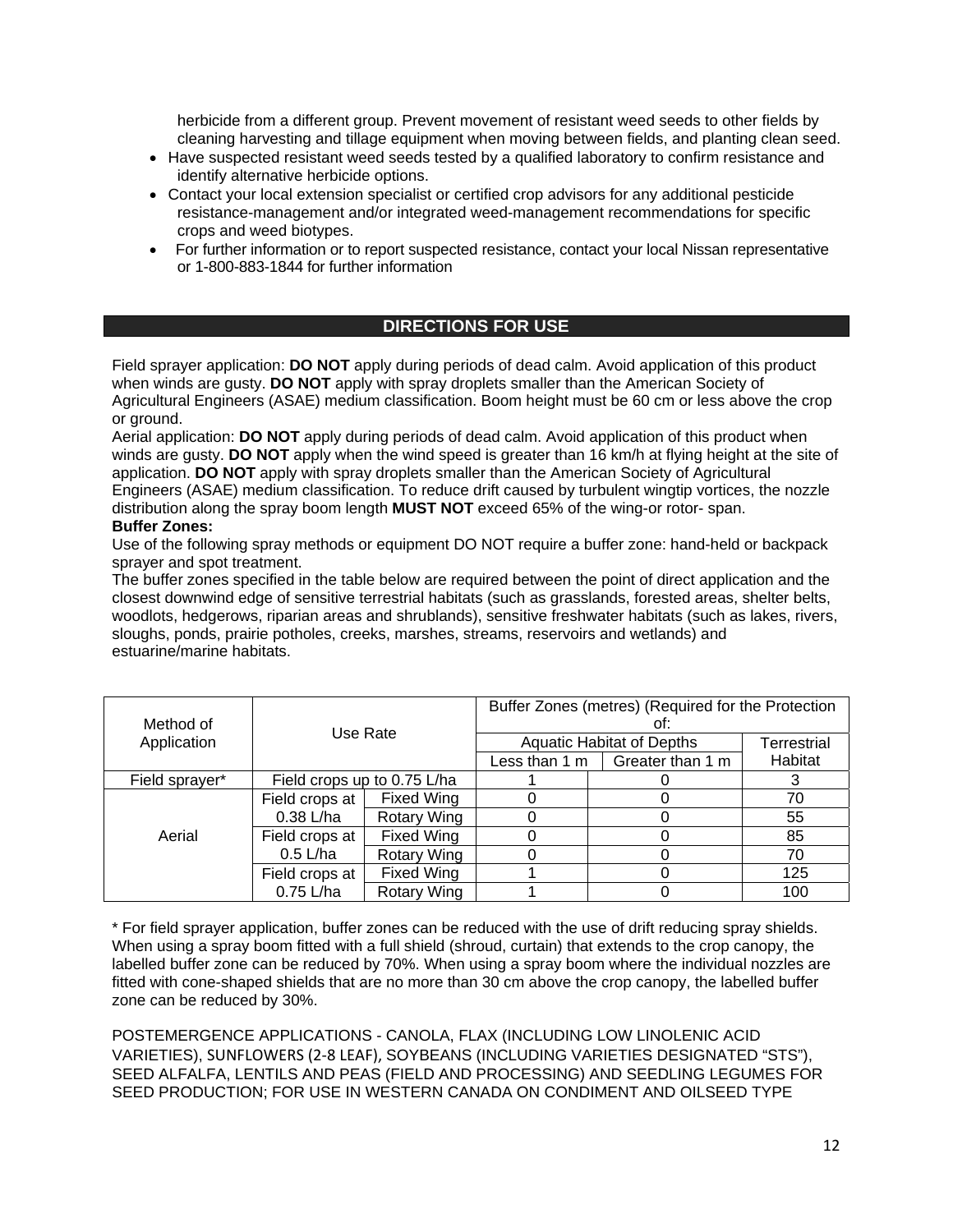ORIENTAL MUSTARD (INCLUDING CANOLA QUALITY Brassica juncea), YELLOW AND BROWN MUSTARD; AND CRAMBE:

## **Surfactant**

| <b>SURFACTANT</b>    | <b>RATE</b>                          |
|----------------------|--------------------------------------|
| Crop Oil Concentrate | $5 - 10$ L per 1000 L spray solution |
| Merge*               | 5 - 10 L per1000 L spray solution    |
| <b>MSO</b>           | 5 - 10 L per1000 L spray solution    |
| Sure-Mix*            | 0.5% (0.5 L per 100 L spray solution |
| NIS.                 | $0.25 - 0.5\%$ v/v                   |

YUMA GL Liquid EC Herbicide must be applied with a surfactant.

For optimal performance a high quality Crop Oil Concentrate is preferred. When tankmixing with other herbicides select an adjuvant recommended for use with both products.

Use the higher rate when wild oats or quackgrass are the main target weeds, or under conditions not conducive to good growth.

Follow instructions as outlined in Mixing Instructions section of this label.

Apply the specified rate of Yuma GL Liquid EC Herbicide with a surfactant at the leaf stage of the grass weed indicated in the table below

| <b>RATE</b> | <b>WEEDS CONTROLLED</b>            | <b>WEED LEAF STAGE</b>                                      |
|-------------|------------------------------------|-------------------------------------------------------------|
|             | green foxtail                      | 2 leaf to early tillering                                   |
|             | volunteer barley                   | 2 leaf to early tillering                                   |
|             | volunteer corn                     | $2 - 6$ leaf                                                |
| 0.38 L/ha   | volunteer oats                     | †2 leaf to early tillering                                  |
|             | volunteer wheat                    | 2 leaf to early tillering                                   |
|             | wild oats                          | $1 - 5$ leaf without tillers                                |
|             | Those controlled by 0.38 L/ha and: |                                                             |
|             | barnyard grass                     | 2 leaf to early tillering                                   |
|             | wild oats                          | $\dagger$ 1 – 5 leaf to early tillering (up to two tillers) |
|             | fall panicum                       | 2 leaf to early tillering                                   |
|             | old witchgrass                     | 2 leaf to early tillering                                   |
| 0.50 L/ha   | proso millet                       | 2 leaf to early tillering                                   |
|             | yellow foxtail                     | 2 leaf to early tillering                                   |
|             |                                    |                                                             |
|             | foxtail barley                     | 3 leaf to 4 leaf + tillers                                  |
|             | downy brome                        | $2-5$ leaf                                                  |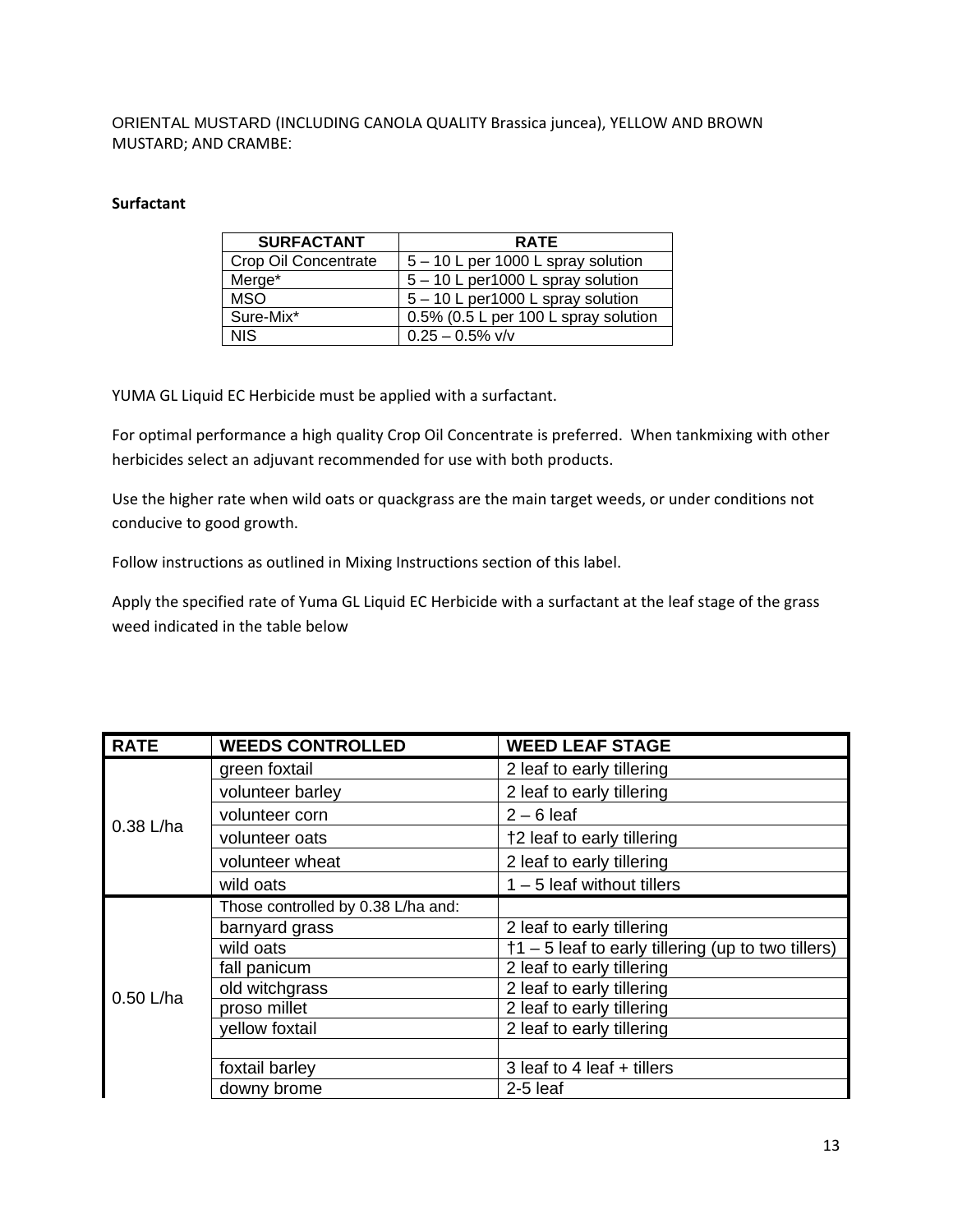|             | Japanese brome                        | $2-5$ leaf   |
|-------------|---------------------------------------|--------------|
| $0.50$ L/ha | <b>Weeds Suppressed</b><br>quackgrass | $2-6$ leaf   |
| $0.75$ L/ha | quackgrass                            | $2 - 6$ leaf |

†best results on volunteer/wild oats if application is made before tillering begins

**NOTE**: Use the higher rate of XA Oil Concentrate or Merge when wild oats or quackgrass are the main target weeds, or under conditions not conducive to good growth.

When using a broadleaf only herbicide, wait a minimum of 24 hours after the YUMA GL Liquid EC Herbicide application to apply the broadleaf herbicide or wait 7 days after the broadleaf application to apply YUMA GL Liquid EC Herbicide.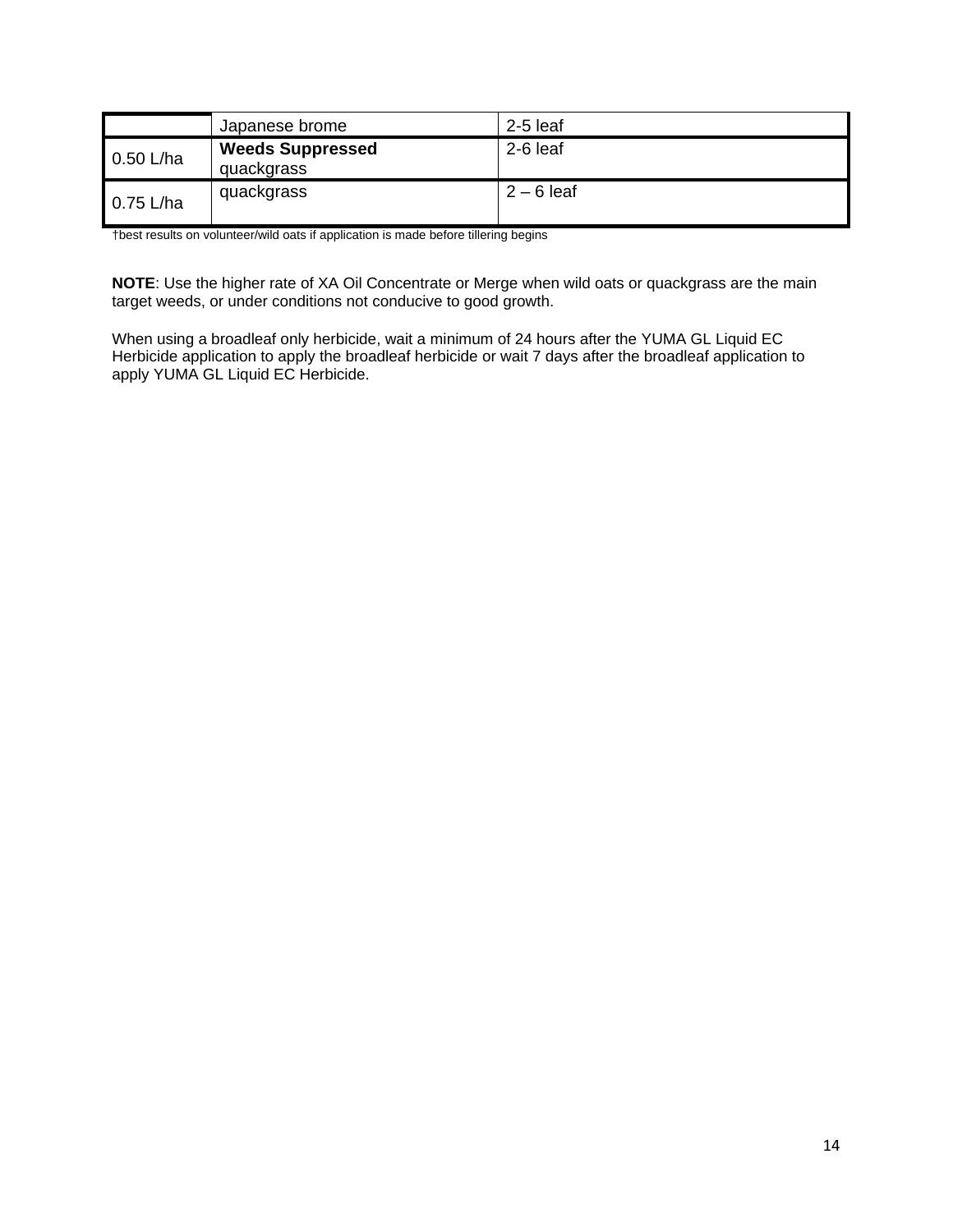# **CROP SPECIFIC RECOMMENDATIONS**

Use Yuma GL Liquid EC Herbicide with tank mix product listed or other registered products which would be appropriate.

# **NOTE - Refer to:**

.

- DIRECTIONS FOR USE section of this label for a list of surfactant options
- DIRECTIONS FOR USE section of this label for a complete list of grassy weeds and their stages of control
- USE PRECAUTIONS section of this label for additional application and/or use precaution instructions
- SPRAY PREPARATION section of this label for mixing instructions.

| <b>CROP</b>                                         | <b>RATE</b>                                                                                                                                         |                                     | <b>COMMENTS</b>                                                                                         |
|-----------------------------------------------------|-----------------------------------------------------------------------------------------------------------------------------------------------------|-------------------------------------|---------------------------------------------------------------------------------------------------------|
| Seed Alfalfa                                        | $0.38 - 0.75$ L/ha<br>YUMA GL Liquid EC<br>Herbicide<br><b>PLUS</b><br>Surfactant (see<br><b>DIRECTIONS FOR</b><br>USE section of this<br>label for | $\bullet$<br>$\bullet$              | <b>GROUND OR AERIAL APPLICATION</b><br>One application per season only                                  |
|                                                     | recommendations)                                                                                                                                    |                                     |                                                                                                         |
| Flax (including low<br>linolenic acid<br>varieties) | $0.38 - 0.75$ L/ha<br>YUMA GL Liquid EC<br>Herbicide<br><b>PLUS</b>                                                                                 | $\bullet$<br>$\bullet$              | <b>GROUND OR AERIAL APPLICATION</b><br>One application per season only                                  |
|                                                     | Surfactant (see<br><b>DIRECTIONS FOR</b><br>USE section of this<br>label for<br>recommendations)                                                    |                                     |                                                                                                         |
| Lentils, Peas (field<br>& processing)               | $0.38 - 0.75$ L/ha<br>YUMA GL Liquid EC<br>Herbicide<br><b>PLUS</b>                                                                                 | $\bullet$<br>$\bullet$              | <b>GROUND OR AERIAL APPLICATION</b><br>One application per season only                                  |
|                                                     | Surfactant (see<br><b>DIRECTIONS FOR</b><br>USE section of this<br>label for<br>recommendations)                                                    |                                     |                                                                                                         |
| Chickpeas<br>(western Canada<br>only)               | $0.38 - 0.75$ L/ha<br>YUMA GL Liquid EC<br>Herbicide<br><b>PLUS</b>                                                                                 | $\bullet$<br>$\bullet$<br>$\bullet$ | <b>GROUND APPLICATION ONLY</b><br>One application per season only<br>Use a minimum of 100 L of water/ha |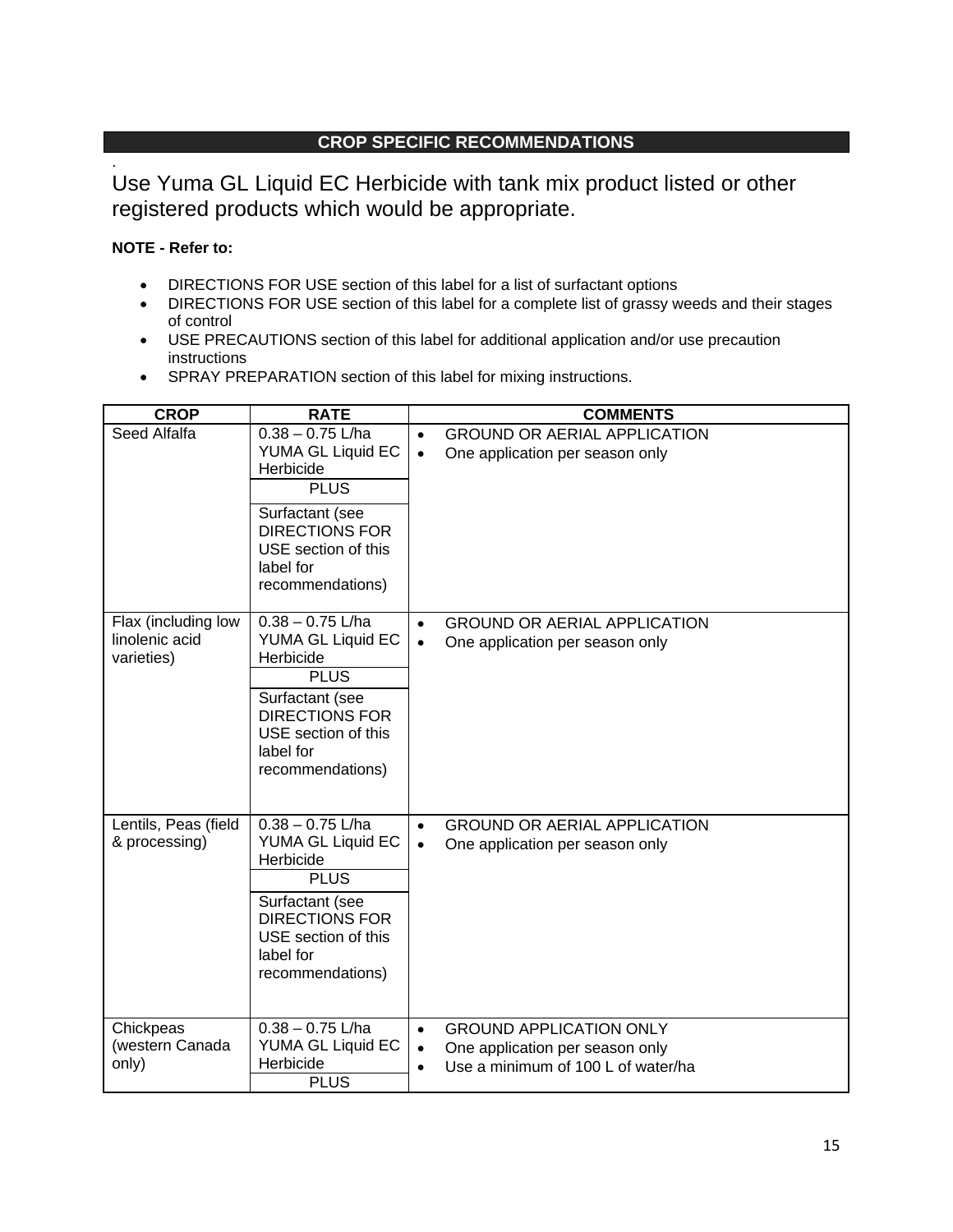| <b>CROP</b>                                                                                                                                                                        | <b>RATE</b>                                                                                                                                                                                                                                                                                                                                                                                         | <b>COMMENTS</b>                                                                                                                                                                                                                                                                                                                                                                                                                                                                                                                                                                                                                                                                                                                                                                                                                          |
|------------------------------------------------------------------------------------------------------------------------------------------------------------------------------------|-----------------------------------------------------------------------------------------------------------------------------------------------------------------------------------------------------------------------------------------------------------------------------------------------------------------------------------------------------------------------------------------------------|------------------------------------------------------------------------------------------------------------------------------------------------------------------------------------------------------------------------------------------------------------------------------------------------------------------------------------------------------------------------------------------------------------------------------------------------------------------------------------------------------------------------------------------------------------------------------------------------------------------------------------------------------------------------------------------------------------------------------------------------------------------------------------------------------------------------------------------|
|                                                                                                                                                                                    | Surfactant (see<br><b>DIRECTIONS FOR</b><br>USE section of this<br>label for<br>recommendations)                                                                                                                                                                                                                                                                                                    |                                                                                                                                                                                                                                                                                                                                                                                                                                                                                                                                                                                                                                                                                                                                                                                                                                          |
| <b>Oriental Mustard</b><br>(condiment and<br>oilseed type<br>(INCLUDING<br><b>CANOLA QUALITY</b><br>Brassica juncea),<br><b>AND BROWN</b><br>MUSTARD))<br>(western Canada<br>only) | $0.38 - 0.75$ L/ha<br>YUMA GL Liquid EC<br>Herbicide<br><b>PLUS</b><br>Surfactant (see<br><b>DIRECTIONS FOR</b><br>USE section of this<br>label for<br>recommendations)                                                                                                                                                                                                                             | <b>GROUND OR AERIAL APPLICATION</b><br>$\bullet$<br>One application per season only<br>$\bullet$                                                                                                                                                                                                                                                                                                                                                                                                                                                                                                                                                                                                                                                                                                                                         |
| Canola (rapeseed)                                                                                                                                                                  | $0.38 - 0.50$ L/ha<br>YUMA GL Liquid EC<br>Herbicide<br><b>PLUS</b><br>$20$ g/ha<br>Muster*Toss-N-Go*<br><b>PLUS</b><br>Surfactant (see<br><b>DIRECTIONS FOR</b><br>USE section of this<br>label for<br>recommendations)<br>$0.38 - 0.75$ L/ha<br>YUMA GL Liquid EC<br>Herbicide<br><b>PLUS</b><br>Surfactant (see<br><b>DIRECTIONS FOR</b><br>USE section of this<br>label for<br>recommendations) | <b>GROUND APPLICATION ONLY</b><br>$\bullet$<br>One application per season only<br>$\bullet$<br>Refer to the Muster* Toss-N-Go* label for broadleaved<br>$\bullet$<br>weeds controlled<br>No additional surfactant is needed when Merge* or Sure-<br>$\bullet$<br>Mix* is used<br>For best results observe all timings, restrictions and<br>$\bullet$<br>recommendations specified on both the YUMA GL Liquid<br>EC Herbicide and Muster* Toss-N-Go* labels<br>IMPORTANT: carefully follow sprayer clean-out<br>$\bullet$<br>directions on the Muster* Toss-N-Go* label<br>NOTE: Stinkweed is controlled by 20 g/ha of Muster*<br>$\bullet$<br>Toss-N-Go* when tank mixed with YUMA GL Liquid EC<br>Herbicide and Merge* or Sure-Mix*<br><b>GROUND OR AERIAL APPLICATION</b><br>$\bullet$<br>One application per season only<br>$\bullet$ |
|                                                                                                                                                                                    | $0.38 - 0.5$ L/ha<br>YUMA GL Liquid EC<br>Herbicide<br><b>PLUS</b><br>$20 - 30$ g/ha<br>Muster* Herbicide<br><b>PLUS</b><br>Surfactant (see<br><b>DIRECTIONS FOR</b><br>USE section of this<br>label for<br>recommendations)                                                                                                                                                                        | <b>GROUND APPLICATION ONLY</b><br>$\bullet$<br>One application per season only<br>$\bullet$<br>Refer to the Muster* Herbicide label for broadleaved<br>$\bullet$<br>weeds controlled<br>No additional surfactant is needed when Merge* or Sure-<br>Mix* is used<br>For best results observe all timings, restrictions and<br>$\bullet$<br>recommendations specified on both the YUMA GL Liquid<br>EC Herbicide and Muster* Herbicide labels<br>IMPORTANT: carefully follow sprayer clean-out<br>$\bullet$<br>directions on the Muster* Herbicide label<br>NOTE: Stinkweed is controlled by 20 g/ha of                                                                                                                                                                                                                                    |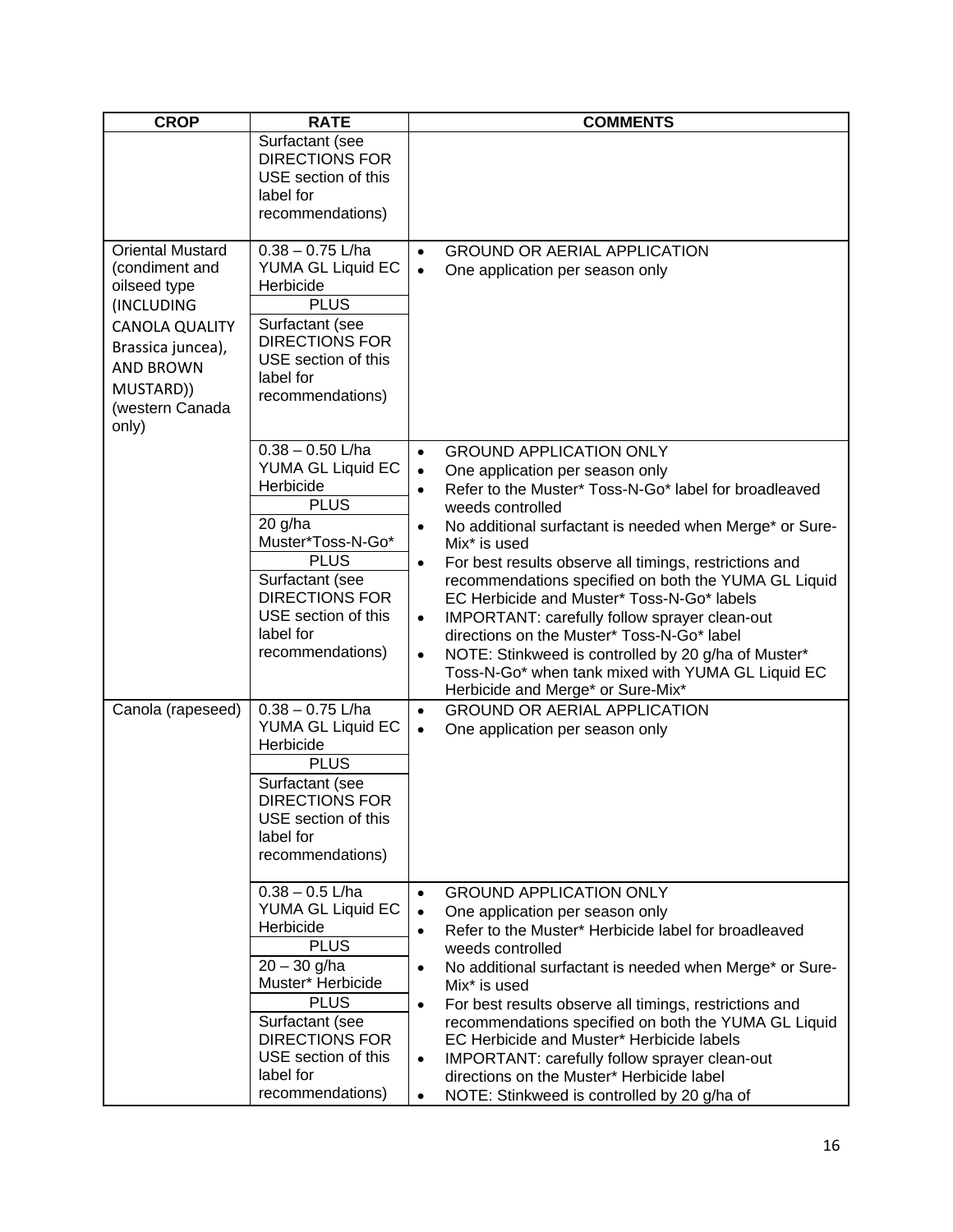| <b>CROP</b>                                                          | <b>RATE</b>                                                                                                                                                                                                                             | <b>COMMENTS</b>                                                                                                                                                                                                                                                                                                                                                                                                                                              |
|----------------------------------------------------------------------|-----------------------------------------------------------------------------------------------------------------------------------------------------------------------------------------------------------------------------------------|--------------------------------------------------------------------------------------------------------------------------------------------------------------------------------------------------------------------------------------------------------------------------------------------------------------------------------------------------------------------------------------------------------------------------------------------------------------|
|                                                                      |                                                                                                                                                                                                                                         | Muster* Herbicide when tank mixed with YUMA<br>GL Liquid EC Herbicide and Merge* or Sure-Mix*                                                                                                                                                                                                                                                                                                                                                                |
| TRIBENURON-<br><b>METHYL</b><br><b>TOLERANT</b><br><b>SUNFLOWERS</b> | $0.5 - 1$ L/ha YUMA<br><b>GL Liquid EC</b><br>Herbicide<br><b>PLUS</b><br>15 g/ha<br><b>EXPRESS® SG</b><br>Herbicide<br><b>PLUS</b><br>Surfactant (see<br><b>DIRECTIONS FOR</b><br>USE section of this<br>label for<br>recommendations) | Apply at the 2-8 leaf stage of the tribenuron-methyl<br>$\bullet$<br>tolerant sunflowers (e.g. ExpressSun™ sunflowers SU7)<br>and at the leaf stage of the grass and broadleaf weeds<br>indicated below.<br>Application should be made using a minimum spray<br>$\bullet$<br>volume of 55 L/ha.<br>Weed Controlled: Lamb's-quarters<br>$\bullet$<br>Weed Suppressed: Wild Buckwheat<br>Pluse all weeds according to rates of use on this label.<br>$\bullet$ |
| Soybeans<br>(including varieties<br>designated "STS")                | $0.38 - 0.75$ L/ha<br>YUMA GL Liquid EC<br>Herbicide<br><b>PLUS</b><br>Surfactant (see<br><b>DIRECTIONS FOR</b><br>USE section of this<br>label for<br>recommendations)                                                                 | <b>GROUND OR AERIAL APPLICATION</b><br>$\bullet$<br>One application per season only<br>$\bullet$                                                                                                                                                                                                                                                                                                                                                             |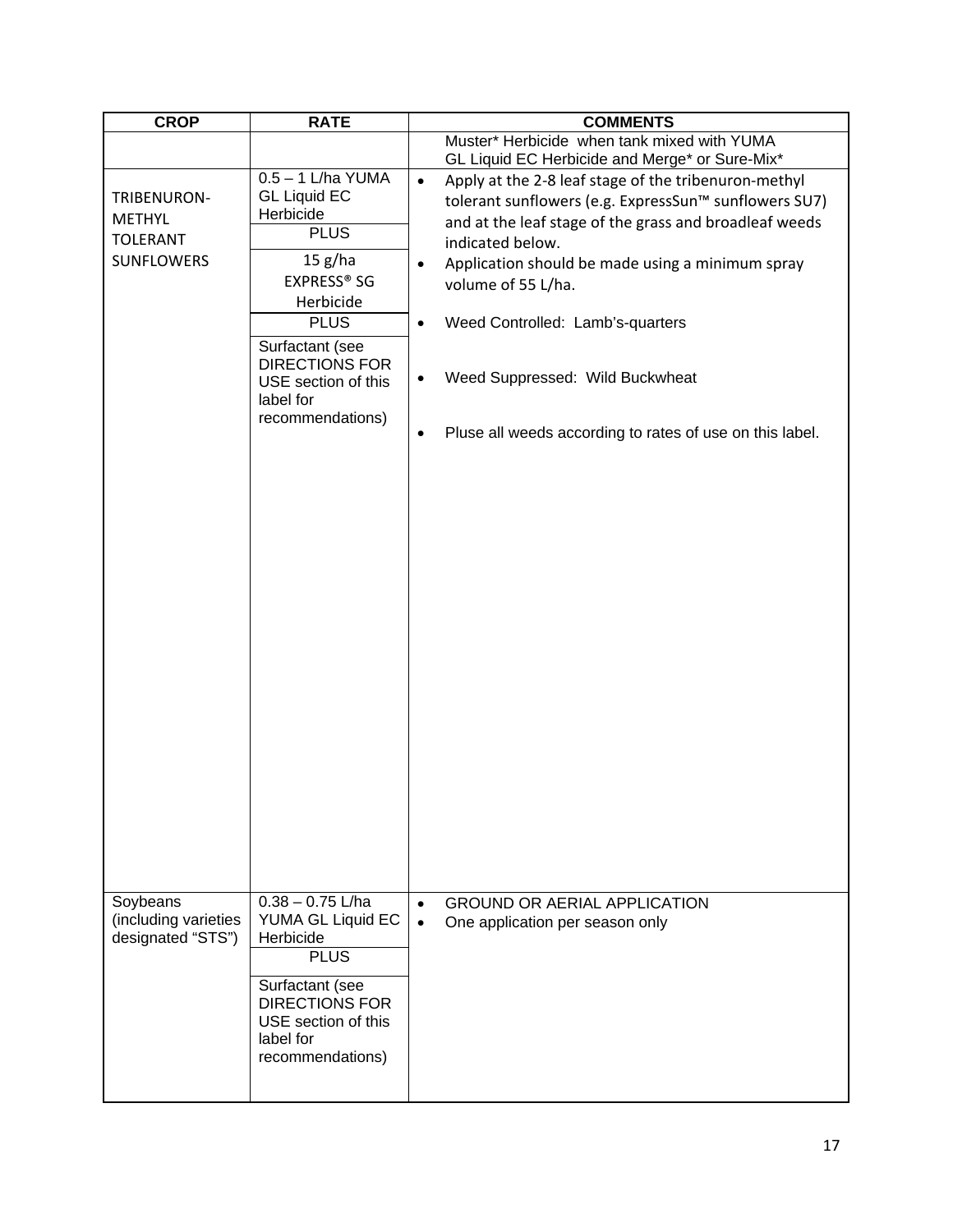| <b>CROP</b> | <b>RATE</b>                                                                                                                                                                                                                                                | <b>COMMENTS</b>                                                                                                                                                                                                                                                                                                                                                                                                                                                                                                                                                                                                                                                                                                                                                                                                   |
|-------------|------------------------------------------------------------------------------------------------------------------------------------------------------------------------------------------------------------------------------------------------------------|-------------------------------------------------------------------------------------------------------------------------------------------------------------------------------------------------------------------------------------------------------------------------------------------------------------------------------------------------------------------------------------------------------------------------------------------------------------------------------------------------------------------------------------------------------------------------------------------------------------------------------------------------------------------------------------------------------------------------------------------------------------------------------------------------------------------|
|             | $0.38 - 0.63$ L/ha<br>YUMA GL Liquid EC<br>Herbicide<br><b>PLUS</b><br>36 g/ha Classic*<br>Herbicide<br><b>PLUS</b><br>Surfactant (see<br><b>DIRECTIONS FOR</b><br>USE section of this<br>label for<br>recommendations)                                    | <b>GROUND APPLICATION ONLY</b><br>$\bullet$<br>One application per season only<br>$\bullet$<br>Refer to the Classic* Herbicide label for general<br>$\bullet$<br>information, use precautions, a list broadleaved weeds<br>controlled and the most appropriate application timings.<br>If the timings for grassy and broadleaf weeds do not<br>$\bullet$<br>coincide, a sequential application of the grass and<br>broadleaf herbicides is required to ensure optimal weed<br>control.<br>NOTE: A tank mix of YUMA GL Liquid EC Herbicide and<br>$\bullet$<br>Classic Herbicide may result in a reduction in control of<br>quackgrass and yellow foxtail. Use at least 0.50 L/ha of<br>YUMA GL Liquid EC Herbicide. For most consistent<br>results, use the 0.63 g/L rate of YUMA GL Liquid EC<br>Herbicide.<br>٠ |
|             | 0.63 L/ha YUMA GL<br>Liquid EC Herbicide<br><b>PLUS</b>                                                                                                                                                                                                    | <b>GROUND APPLICATION ONLY</b><br>$\bullet$<br>Refer to the Pinnacle* Toss-N-Go* Herbicide and<br>$\bullet$<br>Basagran* Forte Herbicide labels for general information,                                                                                                                                                                                                                                                                                                                                                                                                                                                                                                                                                                                                                                          |
|             | $5.5 - 8.0$ g/ha<br>Pinnacle* Toss-N-<br>Go* Herbicide<br><b>PLUS</b><br>$1.75 - 2.25$ L/ha<br>Basagran <sup>®</sup> Forte<br>Herbicide<br><b>PLUS</b><br>Surfactant (see<br><b>DIRECTIONS FOR</b><br>USE section of this<br>label for<br>recommendations) | use precautions, a list of broadleaf weed-specific rates<br>and the most appropriate application timings.<br>If the timings for grassy and broadleaf weeds do not<br>$\bullet$<br>coincide, a sequential application may be required to<br>ensure satisfactory control.<br>DO NOT apply before the crop has $1 - 2$ full trifoliate<br>$\bullet$<br>leaves.<br>NOTE: A tank mix of YUMA GL Liquid EC Herbicide,<br>$\bullet$<br>Pinnacle* Toss-N-Go* Herbicide and Basagran* Forte<br>Herbicide may result in a reduction in grassy weed<br>control. For optimum control, a rate of 0.63 L/ha YUMA<br>GL Liquid EC Herbicide is recommended.<br>When growing conditions are not conducive to good<br>$\bullet$<br>growth, use the higher rate of XA Oil Concentrate.<br><b>DO NOT FREEZE</b><br>$\bullet$         |
|             | 0.50 L/ha YUMA GL<br>Liquid EC Herbicide<br><b>PLUS</b><br>$5.5 - 8.0$ g/ha<br>Pinnacle* Toss-N-<br>Go* Herbicide<br><b>PLUS</b><br>Surfactant (see<br><b>DIRECTIONS FOR</b>                                                                               | <b>GROUND APPLICATION ONLY</b><br>Refer to the Pinnacle* Toss-N-Go* Herbicide label for<br>general information, use precautions, a list broadleaf<br>weed-specific rates and the most appropriate application<br>timings.<br>If the timings for grassy and broadleaf weeds do not<br>٠<br>coincide, a sequential application may be required to<br>ensure satisfactory control.<br>DO NOT apply before the crop has $1 - 2$ full trifoliate<br>$\bullet$                                                                                                                                                                                                                                                                                                                                                          |
|             | USE section of this<br>label for<br>recommendations)<br>$0.38 - 0.63$ L/ha                                                                                                                                                                                 | leaves.<br>Control of velvetleaf may be reduced when<br>٠<br>Pinnacle*Toss-N-Go* Herbicide is tank mixed with YUMA<br>GL Liquid EC Herbicide. For optimal control, apply the<br>products separately.<br>When growing conditions are not conducive to good<br>٠<br>growth, use the higher rate of XA Oil Concentrate.<br>DO NOT FREEZE<br>٠<br><b>GROUND APPLICATION ONLY</b><br>$\bullet$                                                                                                                                                                                                                                                                                                                                                                                                                         |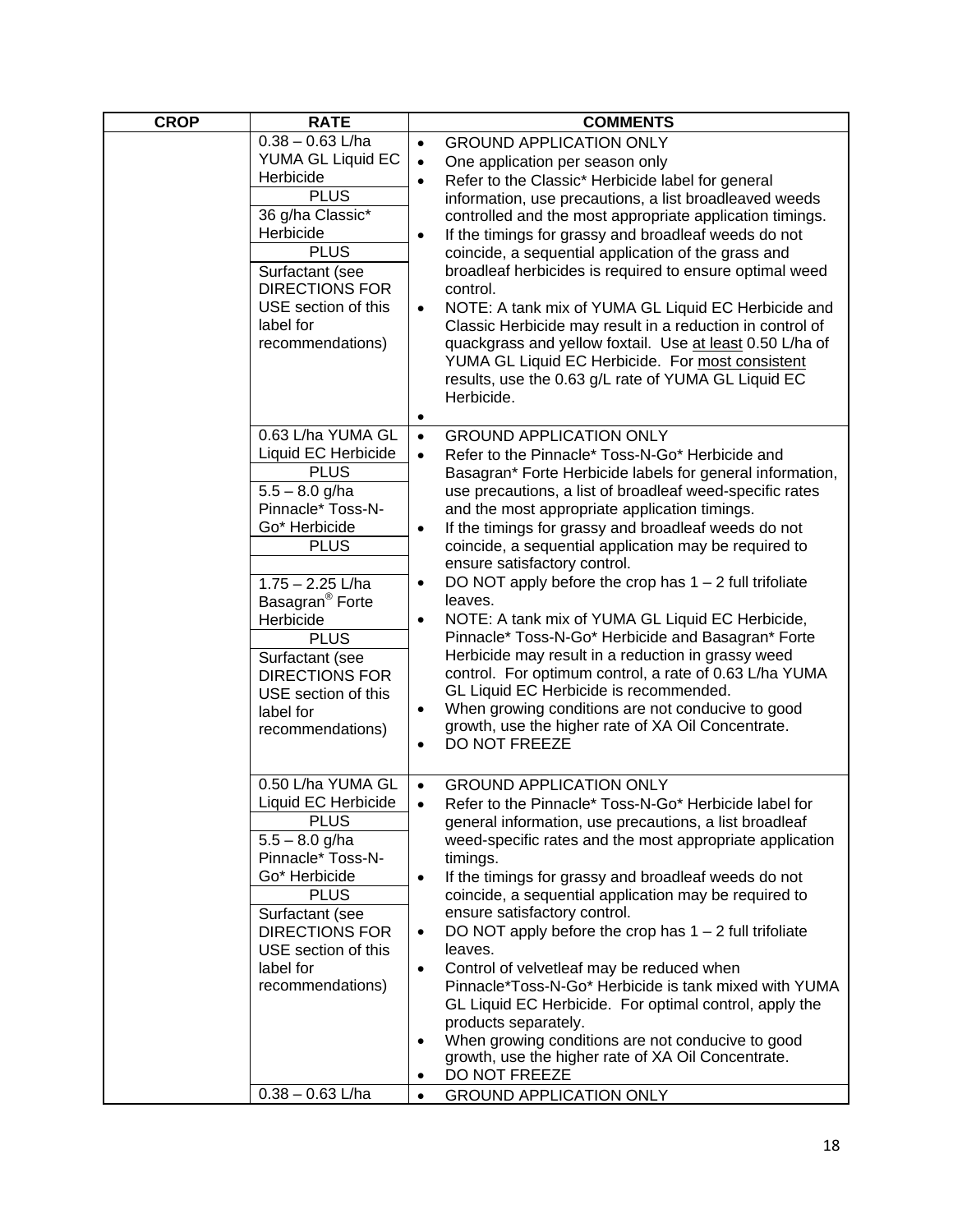| <b>CROP</b> | <b>RATE</b>                                                                                                                                                                                                             | <b>COMMENTS</b>                                                                                                                                                                                                                                                                                                                                                                                                                                                                                                                                                                                                                                                                                                                                                                                                                              |
|-------------|-------------------------------------------------------------------------------------------------------------------------------------------------------------------------------------------------------------------------|----------------------------------------------------------------------------------------------------------------------------------------------------------------------------------------------------------------------------------------------------------------------------------------------------------------------------------------------------------------------------------------------------------------------------------------------------------------------------------------------------------------------------------------------------------------------------------------------------------------------------------------------------------------------------------------------------------------------------------------------------------------------------------------------------------------------------------------------|
|             | YUMA GL Liquid EC<br>Herbicide<br><b>PLUS</b><br>42.8 g/ha Reliance*<br>STS* Toss-N-Go*<br>Herbicide<br><b>PLUS</b><br>Surfactant (see<br><b>DIRECTIONS FOR</b><br>USE section of this<br>label for<br>recommendations) | Tankmix for the control of annual grassy and broadleaf<br>weeds in sulfonylurea tolerant soybean varieties<br>(varieties designated "STS")<br>NOTE: A tank mix of YUMA GL Liquid EC Herbicide and<br>$\bullet$<br>Reliance* STS* Toss-N-Go* Herbicide may result in a<br>reduction in control of quackgrass and yellow foxtail.<br>Use at least 0.50 L/ha of YUMA GL Liquid EC Herbicide.<br>For most consistent results, use the 0.63 g/L rate of<br>YUMA GL Liquid EC Herbicide.<br>Refer to Reliance* STS* Toss-N-Go* Herbicide label for<br>$\bullet$<br>general information, use precautions, a list broadleaf<br>weed-specific rates and the most appropriate application<br>timings.<br>If the timings for grassy and broadleaf weeds do not<br>coincide, a sequential application may be required to<br>ensure satisfactory control. |
|             |                                                                                                                                                                                                                         |                                                                                                                                                                                                                                                                                                                                                                                                                                                                                                                                                                                                                                                                                                                                                                                                                                              |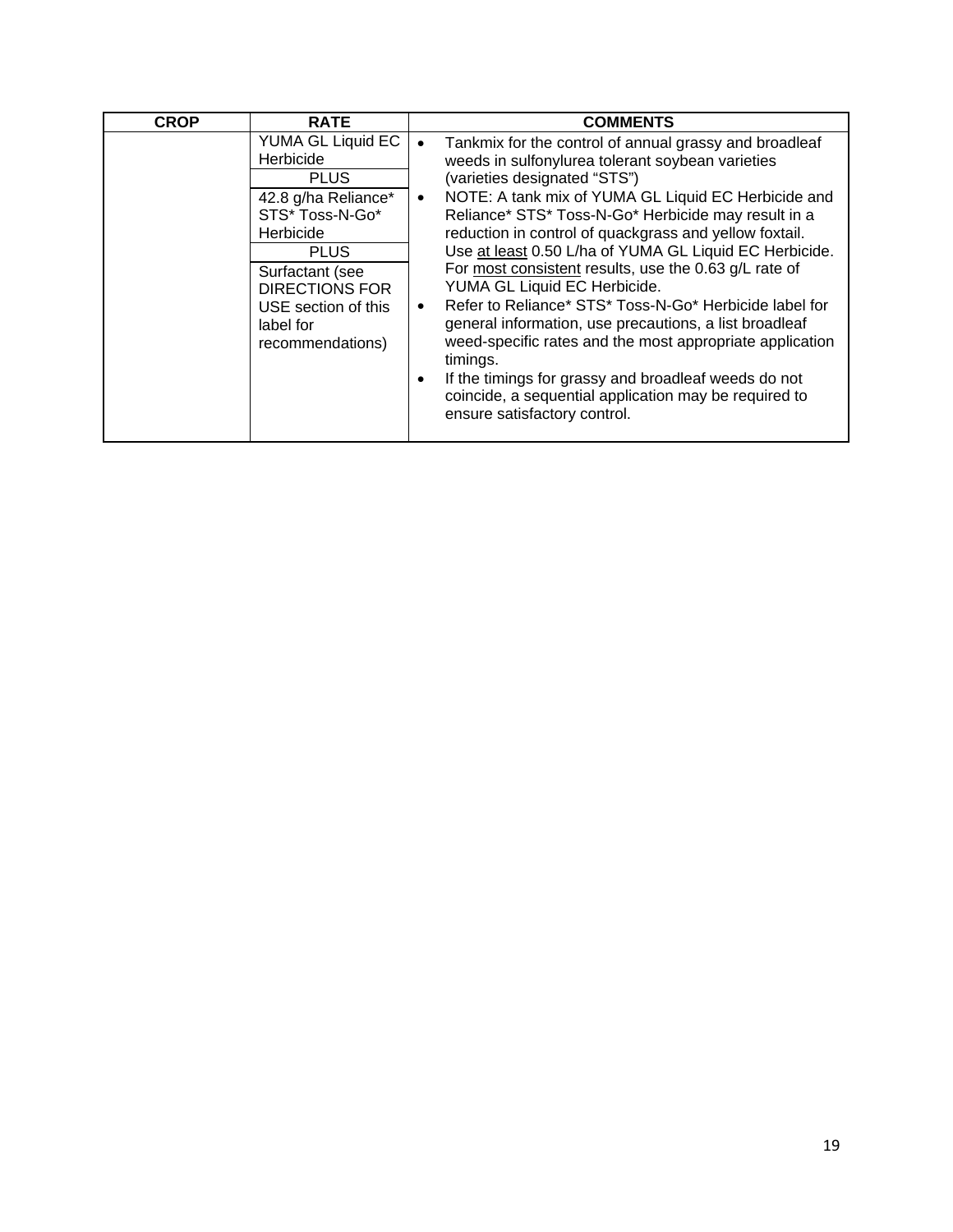## **NOTE TO USERS: READ THE FOLLOWING BEFORE USING THIS PRODUCT FOR SPECIAL USE APPLICATIONS**

The DIRECTIONS FOR USE for this product for the uses described below were developed by persons other than Nissan Chemical Corporation and accepted for registration by Health Canada under the User Requested Minor Use Label Expansion Program. Nissan Chemical Corporation itself makes no representation or warranty with respect to product performance (efficacy) and crop tolerance (phytotoxicity) of this product when used on the crops listed below. Accordingly, the Buyer and User assume all risks related to performance and crop tolerance arising, and agree to hold Nissan Chemical Corporation harmless from any claims based on efficacy or phytotoxicity in connection with the uses described below.

#### Refer to:

- DIRECTIONS FOR USE section of this label for a list of surfactant options
- DIRECTIONS FOR USE section of this label for a complete list of grassy weeds and their stages of control
- USE PRECAUTIONS section of this label for additional application and/or use precaution instructions
- SPRAY PREPARATION section of this label for mixing instructions.

| <b>CROP</b>                                                     | <b>RATE</b>                                                                                                                                                                 | <b>COMMENTS</b>                                                                                                                                                                                                                                                                                                                             |
|-----------------------------------------------------------------|-----------------------------------------------------------------------------------------------------------------------------------------------------------------------------|---------------------------------------------------------------------------------------------------------------------------------------------------------------------------------------------------------------------------------------------------------------------------------------------------------------------------------------------|
| <b>ETHIOPIAN</b><br><b>MUSTARD</b><br>(BRASSICA<br>CARINATA)    | 0.38 or 0.5 L/ha<br>YUMA GL Liquid EC<br>Herbicide<br><b>PLUS</b>                                                                                                           | <b>GROUND OR AERIAL APPLICATION</b><br>$\bullet$<br>Refer to Directions for Use for the leaf stage of the<br>grassy weeds<br>Do not apply within 64 days of harvest.                                                                                                                                                                        |
|                                                                 | Surfactant (see<br><b>DIRECTIONS FOR</b><br>USE section of this<br>label for<br>recommendations)                                                                            |                                                                                                                                                                                                                                                                                                                                             |
| Dry Faba Beans<br>(Dry Broad Beans)<br>and Narrow Leaf<br>Lupin | 0.38 -0.75 L/ha YUMA<br><b>GL Liquid EC</b><br>Herbicide<br><b>PLUS</b><br>Surfactant (see<br><b>DIRECTIONS FOR</b><br>USE section of this<br>label for<br>recommendations) | <b>GROUND APPLIATION ONLY</b><br>$\bullet$<br>Use 100-400 litres of water/ha.<br>Use as single post emergent spray<br>Do not apply within 30 days of harvest.<br>$\bullet$                                                                                                                                                                  |
| Established red<br>and alsike clovers<br>for seed<br>production | $0.38 - 0.75$ L/ha<br>YUMA GL Liquid EC<br>Herbicide<br><b>PLUS</b><br>Surfactant (see<br><b>DIRECTIONS FOR</b><br>USE section of this<br>label for<br>recommendations)     | <b>GROUND APPLICATION ONLY</b><br>٠<br>Do not graze or cut for hay in the year of treatment<br>$\bullet$<br>Do not apply within 30 days of harvest.<br>$\bullet$<br>Application should be made before crop canopy<br>$\bullet$<br>closes.<br>Make one application per growing season.<br>Apply a minimum of 100 L/ha of total spray volume. |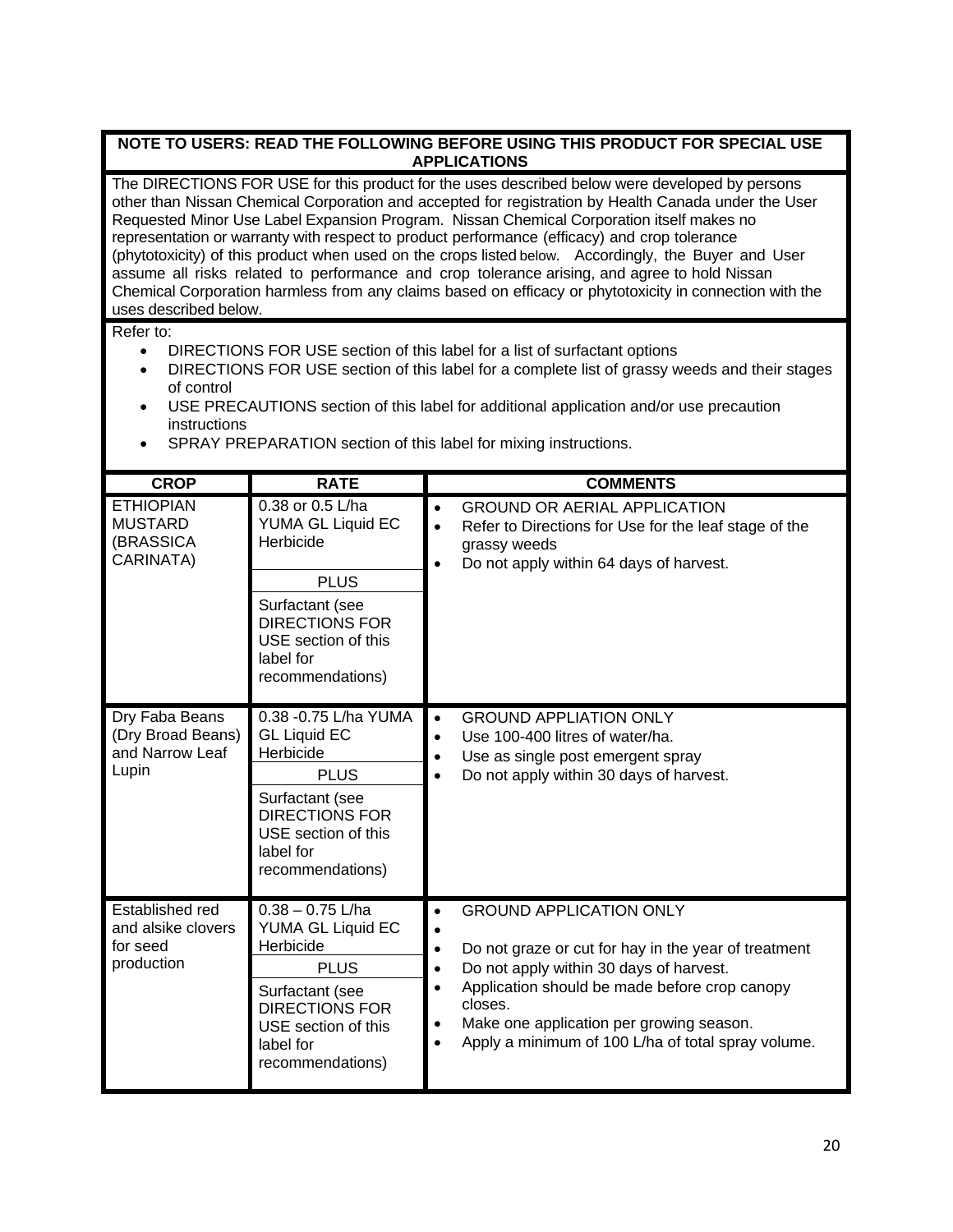| GROUP <sub>9</sub> -<br><b>CUCURBIT</b><br><b>VEGETABLES</b>                                                                                      | $0.38 - 0.75$ L/ha<br>YUMA GL Liquid EC<br>Herbicide<br><b>PLUS</b><br>Surfactant (see<br><b>DIRECTIONS FOR</b><br>USE section of this<br>label for<br>recommendations)      | Including:<br>citron melon; cucumber; gherkin; edible gourd (hyotan,<br>cucuzza); Chinese okra; Chinese cucumber;<br>muskmelon hybrids and or cultivars of Cucumis melo<br>including true cantaloupe, cantaloupe, casaba,<br>Crenshaw melon, golden pershaw melon, honeydew<br>melon, honey balls, mango melon, Persian melon,<br>pineapple melon, Santa Claus melon, and snake melon;<br>pumpkin; summer squash including crookneck<br>squash, scallop squash, straightneck squash, vegetable<br>marrow, and zucchini; winter squash including<br>butternut squash, calabaza, hubbard squash, acorn<br>squash, spaghetti squash; watermelon including<br>hybrids and/or varieties of Citrullus lanatus.<br><b>GROUND APPLICATION ONLY</b><br>Do not apply within 30 days of harvest.<br>Make one application per year when the crop is at the<br>2-6 leaf stage.<br>Use in a minimum of 100 litres of water/ha.<br>Do not enter or allow worker entry into treated areas<br>during the restricted entry interval (REI) of 12 hours. |
|---------------------------------------------------------------------------------------------------------------------------------------------------|------------------------------------------------------------------------------------------------------------------------------------------------------------------------------|--------------------------------------------------------------------------------------------------------------------------------------------------------------------------------------------------------------------------------------------------------------------------------------------------------------------------------------------------------------------------------------------------------------------------------------------------------------------------------------------------------------------------------------------------------------------------------------------------------------------------------------------------------------------------------------------------------------------------------------------------------------------------------------------------------------------------------------------------------------------------------------------------------------------------------------------------------------------------------------------------------------------------------------|
| Camelina Sativa                                                                                                                                   | $0.38 - 0.75$ L/ha<br>YUMA GL Liquid EC<br>Herbicide<br><b>PLUS</b><br>Surfactant (see<br><b>DIRECTIONS FOR</b><br>USE section of this<br>label for<br>recommendations)      | <b>GROUND APPLIATION ONLY</b><br>$\bullet$<br>Use in a minimum of 100 litres of water/ha.<br>$\bullet$<br>Do not apply within 64 days of harvest.<br>$\bullet$<br>DO NOT use open cab equipment if treating more than<br>$\bullet$<br>290 ha/day. If treating more than 290 ha/day, closed<br>cab equipment, long-sleeved shirt, long pants, socks,<br>and shoes are required for application.<br>DO NOT enter or allow worker entry into treated areas<br>during the restricted entry interval (REI) of 4 days<br>following application for scouting activities in camelina.                                                                                                                                                                                                                                                                                                                                                                                                                                                        |
| Seedling Legumes<br>for Seed<br><b>Production Only</b><br>(for bird's-foot<br>trefoil, alsike, red,<br>white and sweet<br>clover and<br>sainfoin) | 0.50 - 0.75 L/ha YUMA<br><b>GL Liquid EC</b><br>Herbicide<br><b>PLUS</b><br>Surfactant (see<br><b>DIRECTIONS FOR</b><br>USE section of this<br>label for<br>recommendations) | <b>GROUND APPLICATION ONLY</b><br>$\bullet$<br>Apply before crop canopy closes to maximize spray<br>$\bullet$<br>coverage.<br>One application per season only<br>$\bullet$<br>Use a properly calibrated sprayer that will provide<br>$\bullet$<br>thorough coverage of the weeds<br>Apply a minimum of 100 L / ha of total spray volume.<br>$\bullet$<br>DO NOT graze or cut for hay in the year of treatment<br>$\bullet$                                                                                                                                                                                                                                                                                                                                                                                                                                                                                                                                                                                                           |
| Established<br><b>Creeping Red</b>                                                                                                                | $0.50 - 0.75$ L/ha<br>YUMA GL Liquid EC                                                                                                                                      | <b>GROUND APPLICATION ONLY</b>                                                                                                                                                                                                                                                                                                                                                                                                                                                                                                                                                                                                                                                                                                                                                                                                                                                                                                                                                                                                       |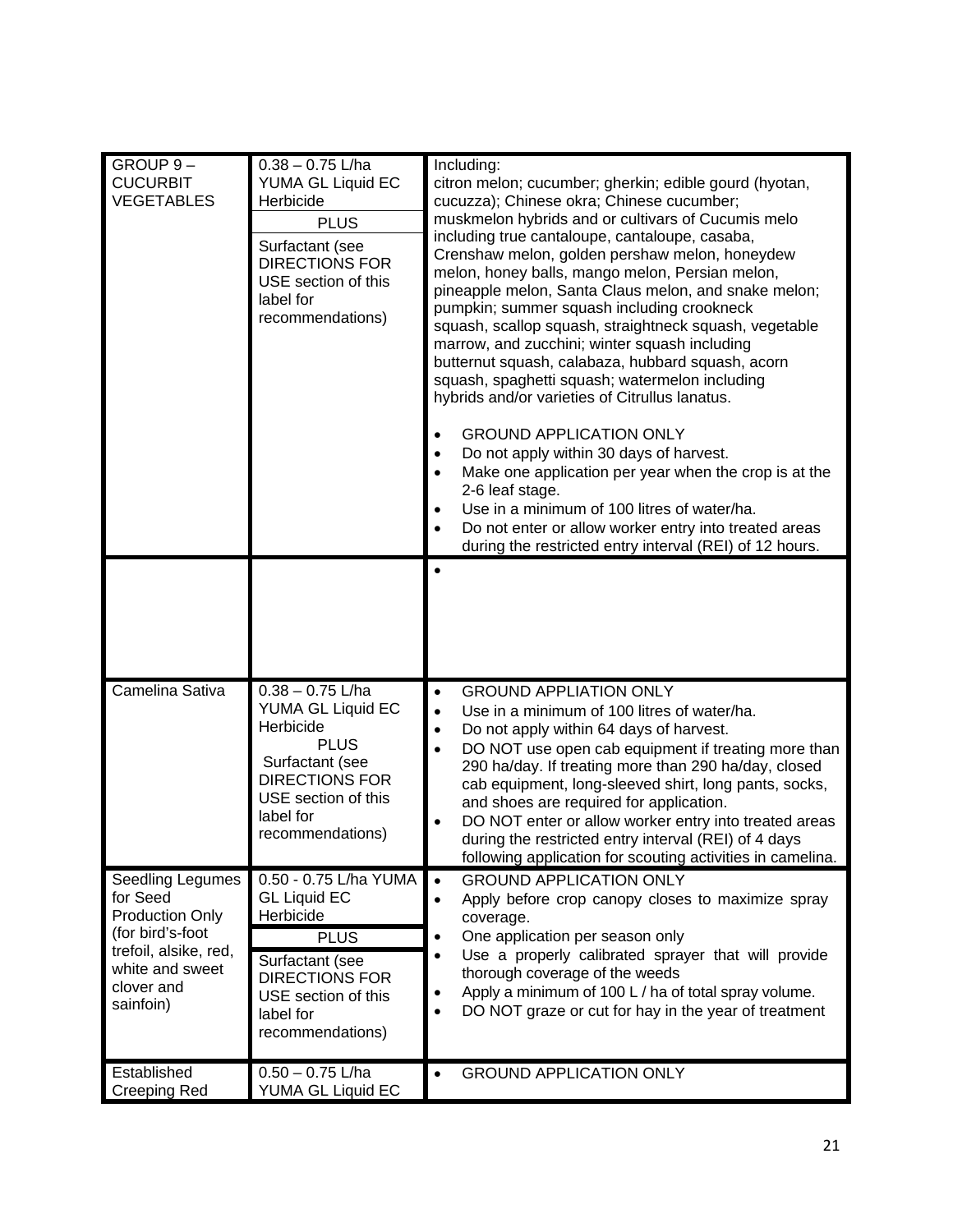| <b>Fescue for Seed</b><br>Production Only                                                 | Herbicide<br><b>PLUS</b><br>7.5 g/ha Ally<br>Herbicide<br><b>PLUS</b><br>Surfactant (see<br><b>DIRECTIONS FOR</b><br>USE section of this<br>label for<br>recommendations) | Refer to Ally* Herbicide label for general information,<br>$\bullet$<br>use precautions, a list broadleaf weed-specific rates<br>and the most appropriate application timings.<br>Apply YUMA GL Liquid EC Herbicide + ALLY<br>$\bullet$<br>Herbicide tank mixture post emergent to the first<br>main flush of actively growing weeds, when<br>established creeping red fescue is in the 2 leaf<br>to flag leaf (shot blade) stage. Apply before the<br>crop canopy is dense enough to prevent<br>thorough coverage of the weeds.<br>One application per season only.                                                                                                                                                                                                                       |
|-------------------------------------------------------------------------------------------|---------------------------------------------------------------------------------------------------------------------------------------------------------------------------|--------------------------------------------------------------------------------------------------------------------------------------------------------------------------------------------------------------------------------------------------------------------------------------------------------------------------------------------------------------------------------------------------------------------------------------------------------------------------------------------------------------------------------------------------------------------------------------------------------------------------------------------------------------------------------------------------------------------------------------------------------------------------------------------|
| Seedling or<br>Established<br><b>Creeping Red</b><br><b>Fescue for Seed</b><br>Production | $0.50 - 0.75$ L/ha<br>YUMA GL Liquid EC<br>Herbicide<br><b>PLUS</b><br>Surfactant (see<br><b>DIRECTIONS FOR</b><br>USE section of this<br>label for<br>recommendations)   | <b>GROUND APPLICATION ONLY</b><br>$\bullet$<br>Apply when quackgrass is in the 2-6-leaf stage and<br>$\bullet$<br>when annual grassy weeds are from the 2-leaf stage to<br>early tillering.<br>Apply before crop canopy closes to maximize spray<br>$\bullet$<br>coverage.<br>One application per season only<br>$\bullet$<br>Use a properly calibrated sprayer that will provide<br>thorough coverage of the weeds with the spray<br>solution.<br>Apply a minimum of 100 L / ha of total spray volume<br>$\bullet$<br>DO NOT graze or cut treated established creeping red<br>fescue for feed or hay in the year of treatment.                                                                                                                                                            |
| Snap Beans                                                                                | $0.38 - 0.75$ L/ha<br>YUMA GL Liquid EC<br>Herbicide<br><b>PLUS</b><br>Surfactant (see<br><b>DIRECTIONS FOR</b><br>USE section of this<br>label for<br>recommendations)   | <b>GROUND APPLICATION ONLY</b><br>$\bullet$<br>One application per season only at the 2- to 5-leaf<br>$\bullet$<br>stage of annual grasses and up to the 3-leaf stage<br>of quackgrass.<br>DO NOT apply within 30 days of harvest.<br>$\bullet$                                                                                                                                                                                                                                                                                                                                                                                                                                                                                                                                            |
| Sugarbeets                                                                                | 0.38 L/ha YUMA GL<br>Liquid EC Herbicide<br><b>PLUS</b><br>Surfactant (see<br><b>DIRECTIONS FOR</b><br>USE section of this<br>label for<br>recommendations)               | <b>GROUND APPLICATION ONLY</b><br>Apply YUMA GL Liquid EC Herbicide as a post<br>$\bullet$<br>emergent broadcast application to small, emerged<br>grassy weeds between the 2 leaf to early tillering leaf<br>stage.<br>Apply before crop canopy closes to maximize spray<br>$\bullet$<br>coverage.<br>If a second flush of annual grasses or volunteer<br>cereals is observed, apply an additional (sequential)<br>application of YUMA GL Liquid EC Herbicide at 0.38 L<br>/ha + recommended adjuvant.<br>For optimum control of grassy weeds, volunteer<br>cereals and quackgrass, apply YUMA GL Liquid EC<br>Herbicide at 0.75 L/ha with recommended adjuvant.<br>Do not exceed an accumulative, seasonal use rate of<br>$\bullet$<br>0.75 L/ha of YUMA GL Liquid EC Herbicide per year. |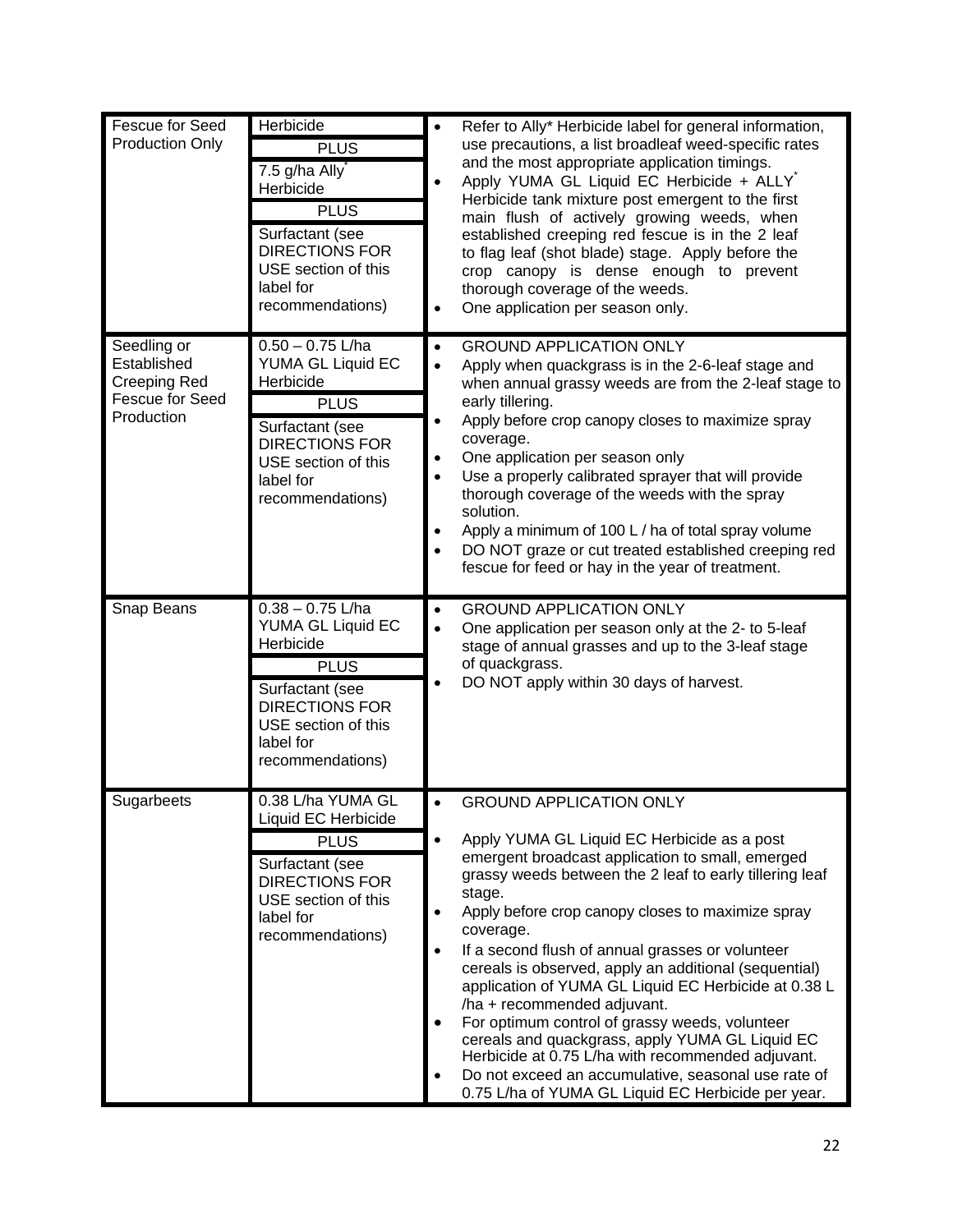| Dry Common<br>Beans (Phaseolus<br>vulgaris spp)<br>including.but not<br>limited to all dry<br>common bean<br>types listed on this<br>label           | $0.38 - 0.75$ L/ha<br>YUMA GL Liquid EC<br>Herbicide<br><b>PLUS</b><br>Surfactant (see<br><b>DIRECTIONS FOR</b><br>USE section of this<br>label for<br>recommendations)                                                | $\bullet$<br>$\bullet$<br>$\bullet$<br>$\bullet$<br>٠ | Use a properly calibrated sprayer that will provide<br>thorough coverage of the weeds with the spray<br>solution.<br>DO NOT apply within 60-80 days of harvest.<br><b>GROUND APPLICATION ONLY</b><br>Dry common bean varieties may vary in their tolerance<br>to herbicides, including YUMA GL Liquid EC<br>Herbicide. The tolerance of some dry common bean<br>varieties listed on this label has been confirmed when<br>YUMA GL Liquid EC Herbicide is applied as directed.<br>Since not all dry common bean varieties have been<br>tested for tolerance to YUMA GL Liquid EC Herbicide,<br>first use of YUMA GL Liquid EC Herbicide should be<br>limited to a small area of each variety to confirm<br>tolerance prior to adoption as a general field practice.<br>Additionally, consult your seed supplier for information<br>on the tolerance of specific varieties of dry common<br>beans to YUMA GL Liquid EC Herbicide.<br>DO NOT apply within 30 days of harvest.<br>One application per season |
|------------------------------------------------------------------------------------------------------------------------------------------------------|------------------------------------------------------------------------------------------------------------------------------------------------------------------------------------------------------------------------|-------------------------------------------------------|----------------------------------------------------------------------------------------------------------------------------------------------------------------------------------------------------------------------------------------------------------------------------------------------------------------------------------------------------------------------------------------------------------------------------------------------------------------------------------------------------------------------------------------------------------------------------------------------------------------------------------------------------------------------------------------------------------------------------------------------------------------------------------------------------------------------------------------------------------------------------------------------------------------------------------------------------------------------------------------------------------|
| Pinto, Navy, Great<br>Northern, Pink and<br>Small Red Beans<br>(western Canada<br>only)                                                              | $0.38 - 0.75$ L/ha<br>YUMA GL Liquid EC<br>Herbicide<br><b>PLUS</b><br>Surfactant (see<br><b>DIRECTIONS FOR</b><br>USE section of this<br>label for<br>recommendations)                                                | $\bullet$<br>٠<br>$\bullet$<br>$\bullet$              | <b>GROUND APPLICATION ONLY</b><br>Apply a minimum of 100 L / ha of total spray volume<br>One application per season.<br>DO NOT apply within 30 days of harvest.                                                                                                                                                                                                                                                                                                                                                                                                                                                                                                                                                                                                                                                                                                                                                                                                                                          |
| White, White and<br>Red Kidney,<br>Cranberry, Black,<br>Brown and Yellow<br>Eye, Lima, Mung,<br>Otebo and Adzuki<br>Beans (southern<br>Ontario Only) | $0.38 - 0.75$ L/ha<br>YUMA GL Liquid EC<br>Herbicide<br><b>PLUS</b><br>Surfactant (see<br><b>DIRECTIONS FOR</b><br>USE section of this<br>label for<br>recommendations)                                                | $\bullet$<br>$\bullet$<br>$\bullet$<br>$\bullet$      | <b>GROUND APPLICATION ONLY</b><br>Apply at the 2-5-leaf stage of the annual grasses.<br>One application per season.<br>DO NOT apply within 30 days of harvest.                                                                                                                                                                                                                                                                                                                                                                                                                                                                                                                                                                                                                                                                                                                                                                                                                                           |
| Pinto, Pink, Great<br>Northern and<br><b>Small Red Beans</b><br>(western Canada<br>only)                                                             | 0.63 L/ha YUMA GL<br>Liquid EC Herbicide<br><b>PLUS</b><br>$1.75 - 2.25$ L/ha<br>Basagran Herbicide<br><b>PLUS</b><br>Surfactant (see<br><b>DIRECTIONS FOR</b><br>USE section of this<br>label for<br>recommendations) | $\bullet$<br>$\bullet$<br>$\bullet$<br>$\bullet$      | <b>GROUND APPLICATION ONLY</b><br>One application per season only<br>Refer to the Basagran* Herbicide label for general<br>information, use precautions, a list broadleaf weed-<br>specific rates and the most appropriate application<br>timings.<br>DO NOT apply within 65 days of harvest                                                                                                                                                                                                                                                                                                                                                                                                                                                                                                                                                                                                                                                                                                             |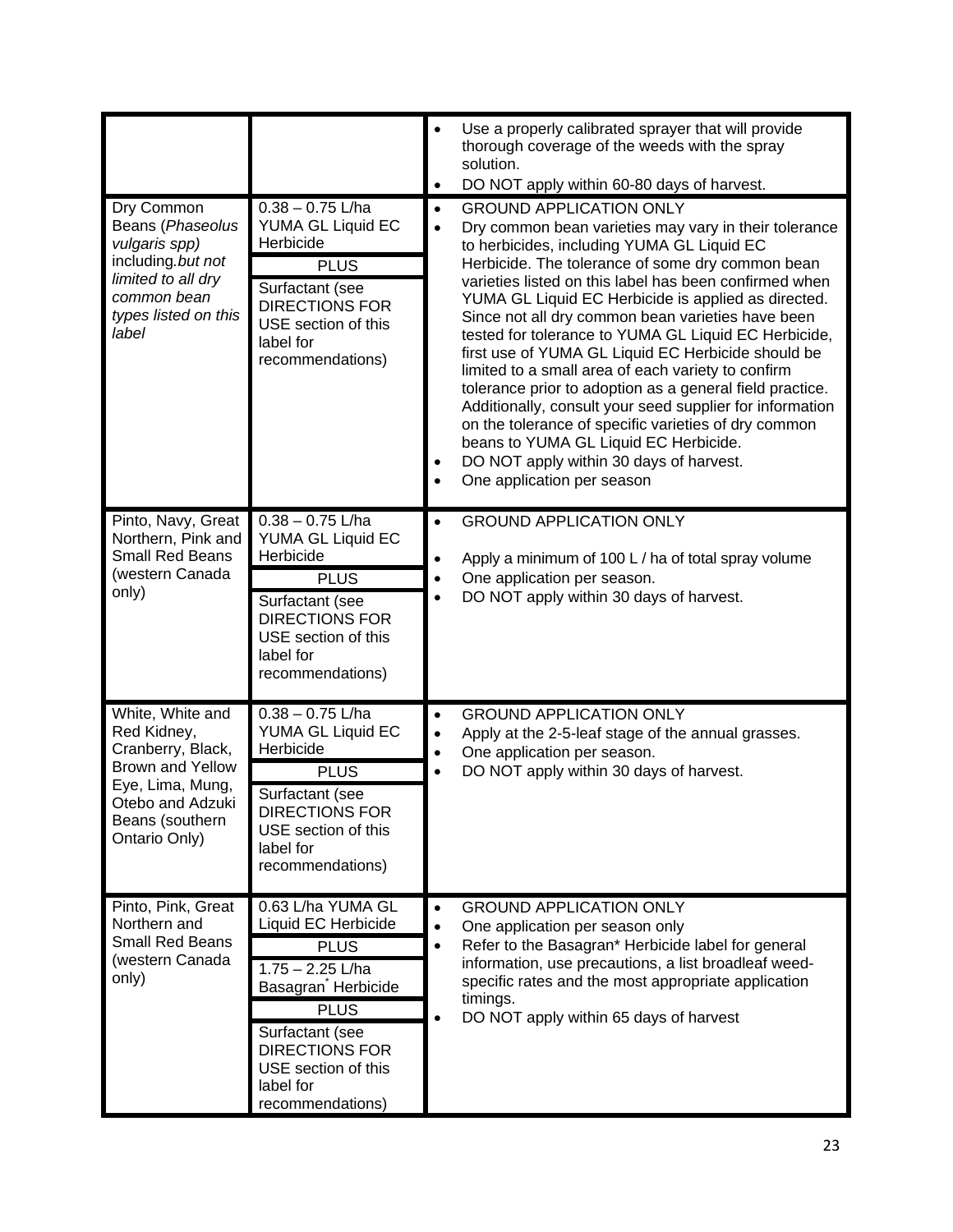| Rutabagas<br>(Ontario and<br>Quebec only)                       | $0.38 - 0.75$ L/ha<br>YUMA GL Liquid EC<br>Herbicide<br><b>PLUS</b><br>Surfactant (see<br><b>DIRECTIONS FOR</b><br>USE section of this<br>label for<br>recommendations) | <b>GROUND APPLICATION ONLY</b><br>$\bullet$<br>Apply at the 2-5-leaf stage of the annual grasses.<br>One application per season.<br>DO NOT apply within 30 days of harvest.                                                              |
|-----------------------------------------------------------------|-------------------------------------------------------------------------------------------------------------------------------------------------------------------------|------------------------------------------------------------------------------------------------------------------------------------------------------------------------------------------------------------------------------------------|
| <b>Industrial Hemp</b><br>for Fibre, seed<br>and oil Production | $0.38 - 0.75$ L/ha<br>YUMA GL Liquid EC<br>Herbicide<br><b>PLUS</b><br>Surfactant (see<br><b>DIRECTIONS FOR</b><br>USE section of this<br>label for<br>recommendations) | <b>GROUND APPLICATION ONLY</b><br>One application per season only when the crop is at<br>$\bullet$<br>the 2-6 crop leaf stage (6-25 cm in height)<br>Use in a minimum of 100 litres of water/ha with a spray<br>pressure of 210-275 kPa. |
| Soybeans (Ontario<br>only)                                      | 0.38 L/ha YUMA GL<br>Liquid EC Herbicide<br><b>PLUS</b><br>Surfactant (see<br><b>DIRECTIONS FOR</b><br>USE section of this<br>label for<br>recommendations)             | <b>GROUND APPLICATION ONLY</b><br>$\bullet$<br>For the control of long-spined sandbur apply as a<br>$\bullet$<br>single post emergent spray at the 2 leaf to tillering<br>stage.<br>DO NOT apply within 80 days of harvest.              |

## **SPRAYER CLEANOUT**

Thoroughly clean all traces of YUMA GL Liquid EC Herbicide from application equipment immediately after use. Flush tank, pump, hoses, and boom with several changes of water after removing nozzle tips and screens (clean these parts separately). Failure to thoroughly clean the equipment may result in injury to subsequently sprayed grass crops.

## **STORAGE AND DISPOSAL**

## **STORAGE:**

Store product in original container only, away from fertilizer, seed, food or feed. Not for use or storage in or around the home. Keep container closed. DO NOT FREEZE.

## **DISPOSAL:**

Do not reuse this container for any purpose. This is a recyclable container, and is to be disposed of at a container collection site. Contact your local distributor/dealer or municipality for the location of the nearest collection site. Before taking the container to the collection site:

1. Triple- or pressure-rinse the empty container. Add the rinsings to the spray mixture in the tank.